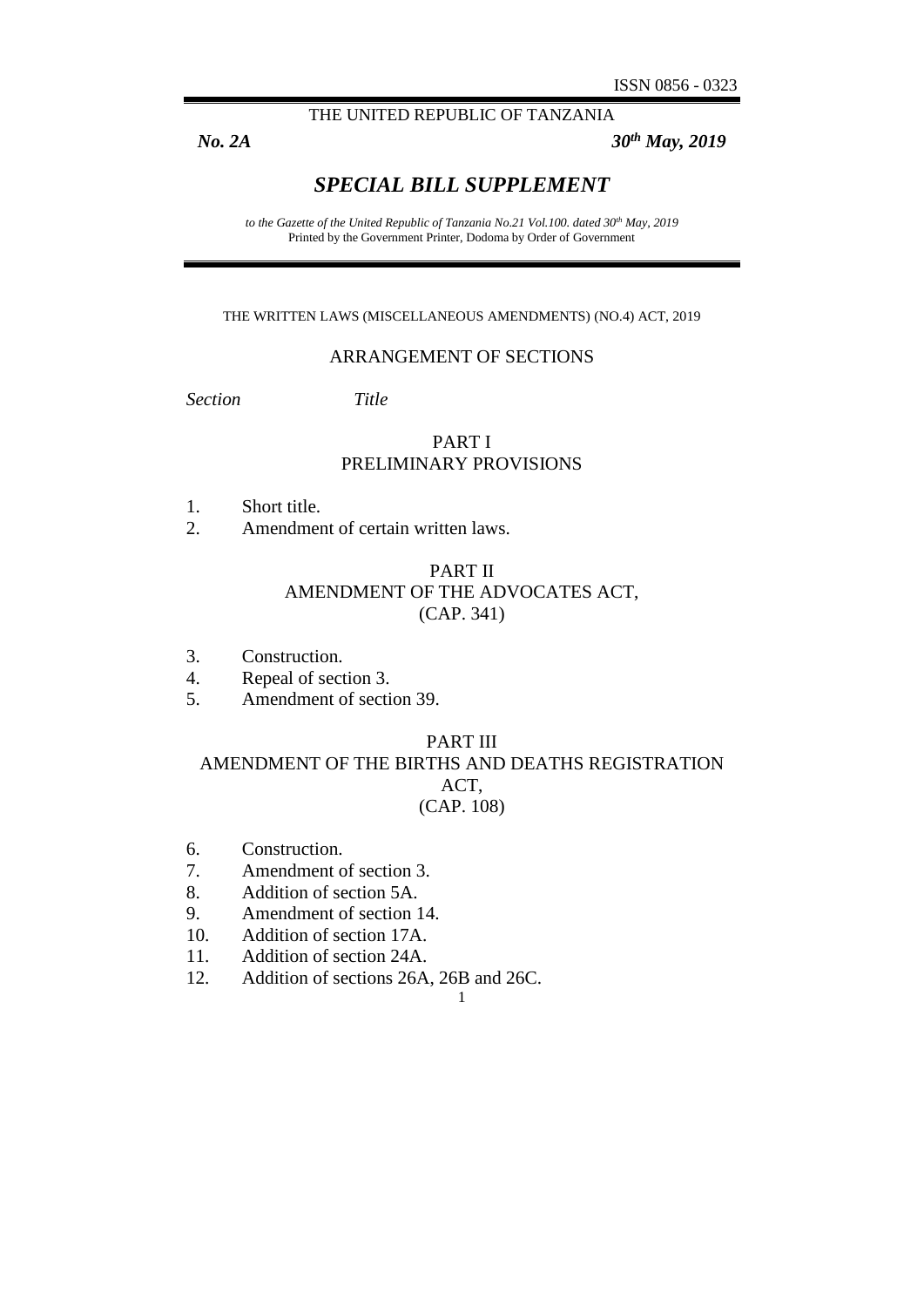13. Amendment of section 29.

## PART IV AMENDMENT OF THE CRIMINAL PROCEDURE ACT, (CAP.20)

- 14. Construction.
- 15. Amendment of section 3.
- 16. Addition of sections 194A, 194B, 194C, 194D, 194E, 194F,194G and 194H.
- 17. Amendment of section 219.

## PART V AMENDMENT OF THE EXTRADITION ACT, (CAP. 368)

- 18. Construction.
- 19. Addition of section 8A.

### PART VI

## AMENDMENT OF THE GOVERNMENT PROCEEDINGS ACT, (CAP. 5)

- 20. Construction.
- 21. Amendment of section 6.
- 22. Addition of sectin 6A.

#### PART VII

## AMENDMENT OF THE MAGISTRATES' COURTS ACT, (CAP. 11)

- 23. Construction.
- 24. Amendment of section 40.

### PART VIII AMENDMENT OF THE NATIONAL PROSECUTION SERVICE ACT, (CAP.430)

- 25. Construction.
- 26. Amendment of section 9.
- 27. Addition of section 9A.
- 2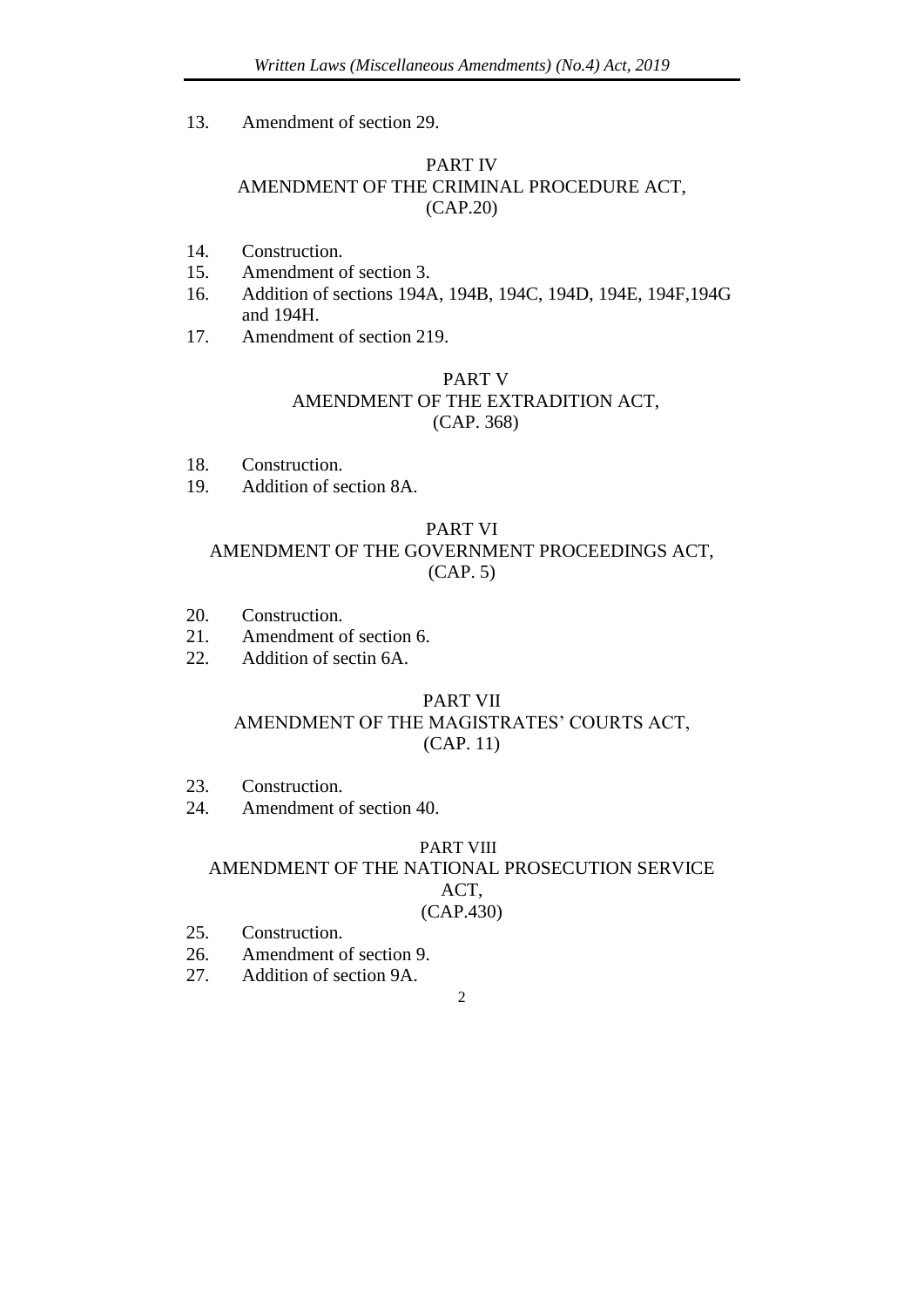## PART IX AMENDMENT OF THE PREVENTION AND COMBATING OF CORRUPTION ACT, (CAP. 329)

- 28. Construction.
- 29. Amendment of section 57.

## PART X AMENDMENT OF THE PROCEEDS OF CRIMES ACT (CAP. 256)

- 30. Construction.
- 31. Amendment of section 3.
- 32. Repeal of section 6.
- 33. Amendment of section 9.
- 34. Amendment of section 10.
- 35. Addition of sections 14A and 14B.
- 36. Repeal of section 20.
- 37. Amendment of section 22.
- 38. Amendment of section 23.
- 39. Amendment of section 30.
- 40. Amendmenrt of section 38.
- 41. Repeal and replacement of section 39.
- 42. Repeal of section 56.

## PART XI

## AMENDMENT OF THE OFFICE OF THE ATTORNEY GENERAL (DISCHARGE OF DUTIES) ACT, (CAP. 268)

- 43. Construction.
- 44. Addition of section 17A.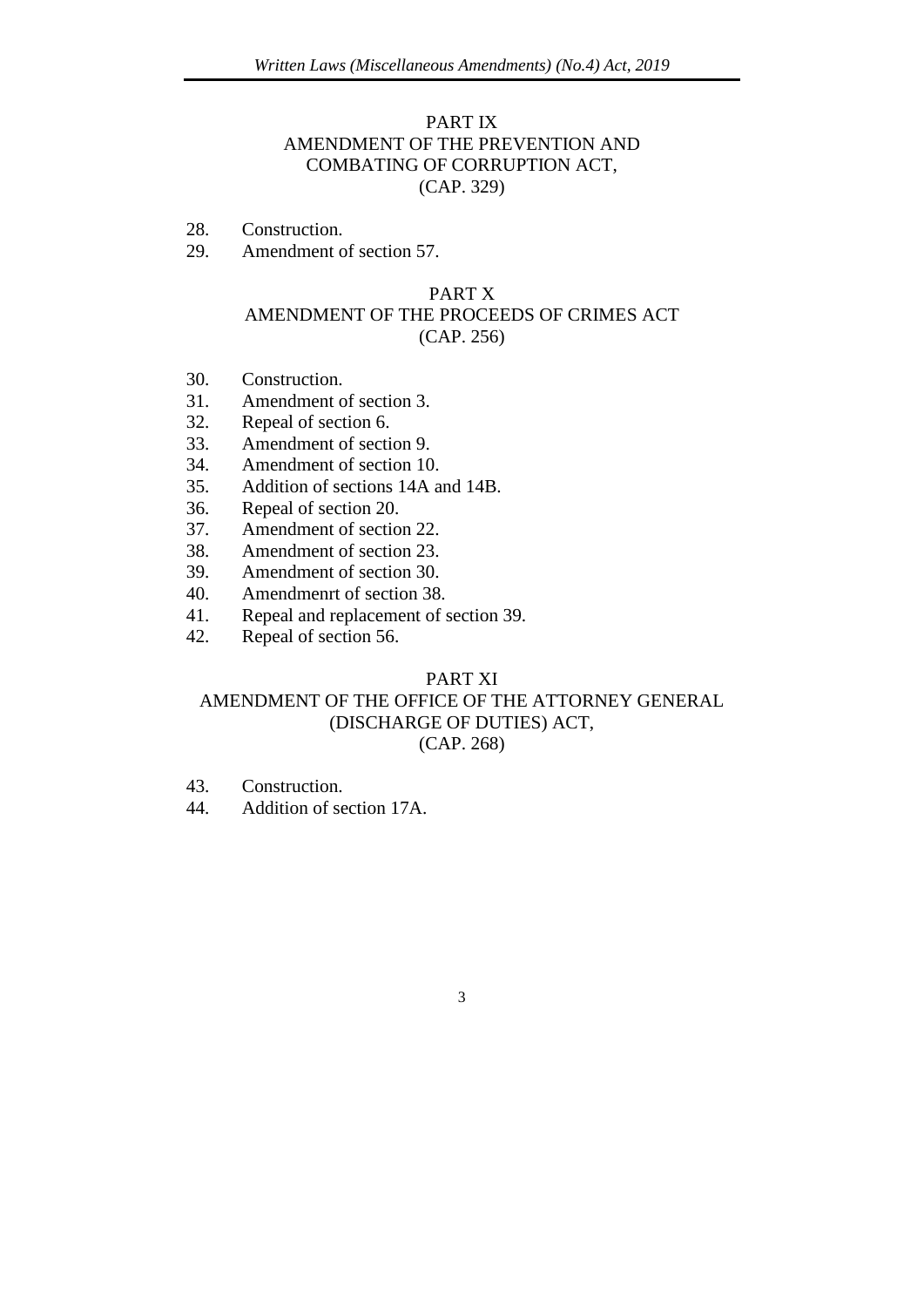## PART XII AMENDMENT OF THE TANGANYIKA RED CROSS SOCIETY ACT, (CAP. 66)

- 45. Construction.
- 46. Amendment of long title.
- 47. General amendment.
- 48. Addition of section 1A.
- 49. Amendment of section 2.
- 50. Amendment of section 3.
- 51. Amendment of section 7.
- 52. Addition of sections 7A and 7B.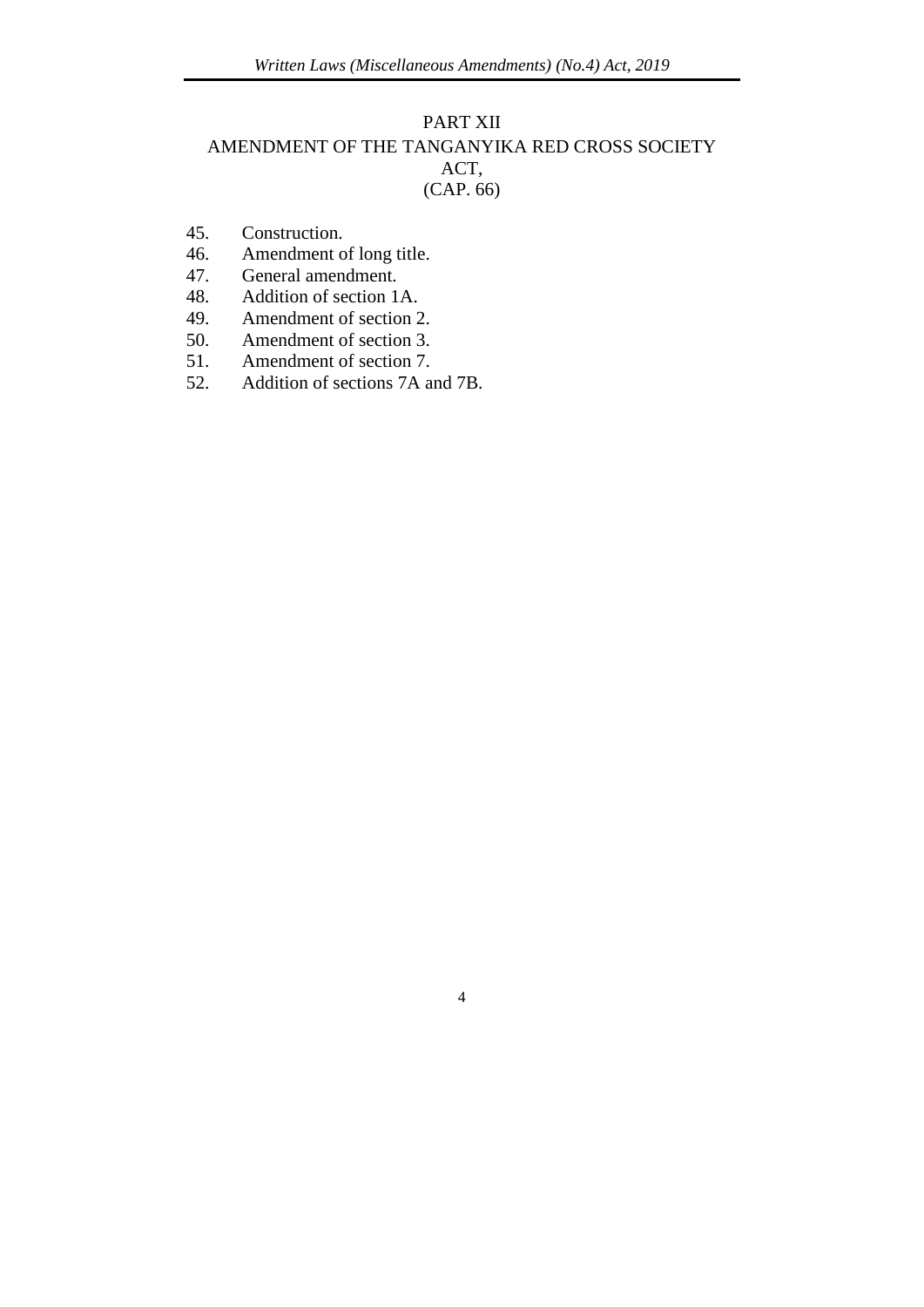## **NOTICE**  $\overline{\phantom{a}}$

 $\overline{\phantom{a}}$ 

This Bill to be submitted to the National Assembly is published for general information to the public together with a statement of its objects and reasons.

Dodoma, JOHN W.H. KIJAZI<br>28<sup>th</sup> May, 2019 Secretary to the Cabinei **Secretary to the Cabinet** 

## **A Bill**

### *for*

#### **An Act to amend certain written laws.**

**ENACTED** by Parliament of the United Republic of Tanzania.

### PART I PRELIMINARY PROVISIONS

Short title **1**. This Act may be cited as the Written Laws (Miscellaneous Amendments) (No.4) Act, 2019.

Amendment of certain written laws

**2.** The written laws specified in various Parts of this Act are amended in the manner specified in their respective Parts.

## PART II AMENDMENT OF THE ADVOCATES ACT, (CAP. 341)

Construction Cap.341 **3.** This Part shall be read as one with the Advocates Act, hereinafter referred to as the "principal Act".

Amendment of section 3 **4.** The principal Act is amended in section 3(2), by deleting paragraph (a) and substituting for it the following: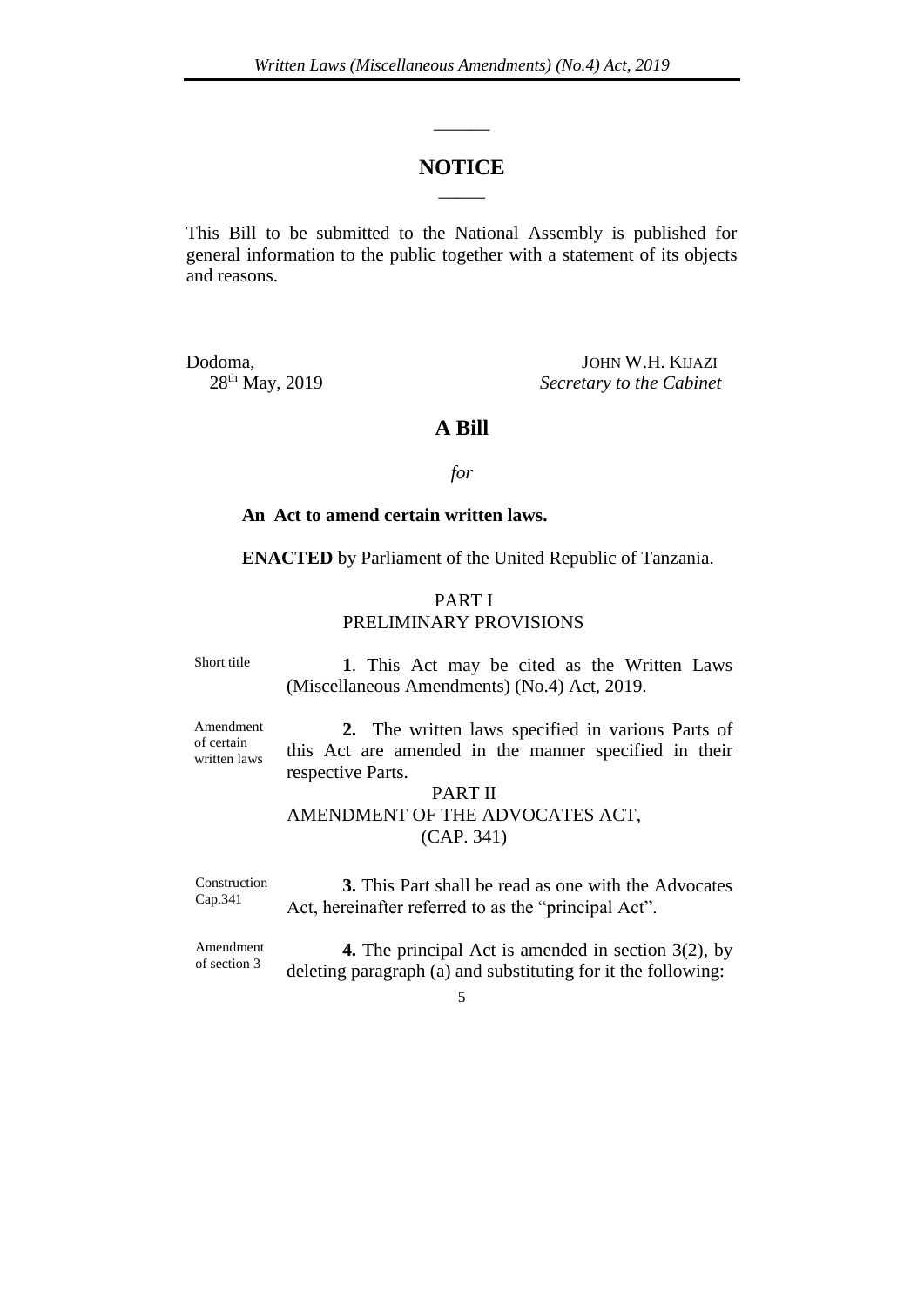"(a) the Attorney-General, the Director of Public Prosecutions, the Solicitor General, Parliamentary Draftsmen and State Attorneys and any person duly qualified in the Office of the Attorney General, the National Prosecutions Service and the Office of the Solicitor General."

**5**. The principal Act is amended in section 39, by:

(a) adding immediately after subsection (1) the following new subsection:

> "(2) A Law Officer or State Attorney shall not, for the whole period of service as a Law Officer or State Attorney, be issued with a practicing certificate.".

(b) renumbering subsections  $(2)$ ,  $(3)$  and  $(4)$ " as  $''(3)$ , (4) and (5) respectively.

## PART III AMENDMENT OF THE BIRTHS AND DEATHS REGISTRATION ACT, (CAP. 108)

Construction Cap.108

**6.** This Part shall be read as one with the Births and Deaths Registration Act, hereinafter referred to as the "principal Act".

Amendment of section 3

**7.** The principal Act is amended in section 3, by- (a) adding immediately after subsection (1) the

following:

"(2) The Registrar General shall have powers to register any birth or death which occurs at any place within Mainland Tanzania."; and

(b) renumbering subsections  $(2)$ ,  $(3)$  and  $(4)$  as subsections (3), (4) and (5) respectively.

Addition of section 5A **8.** The principal Act is amended by adding immediately after section 5, the following:

6

Amendment of section 39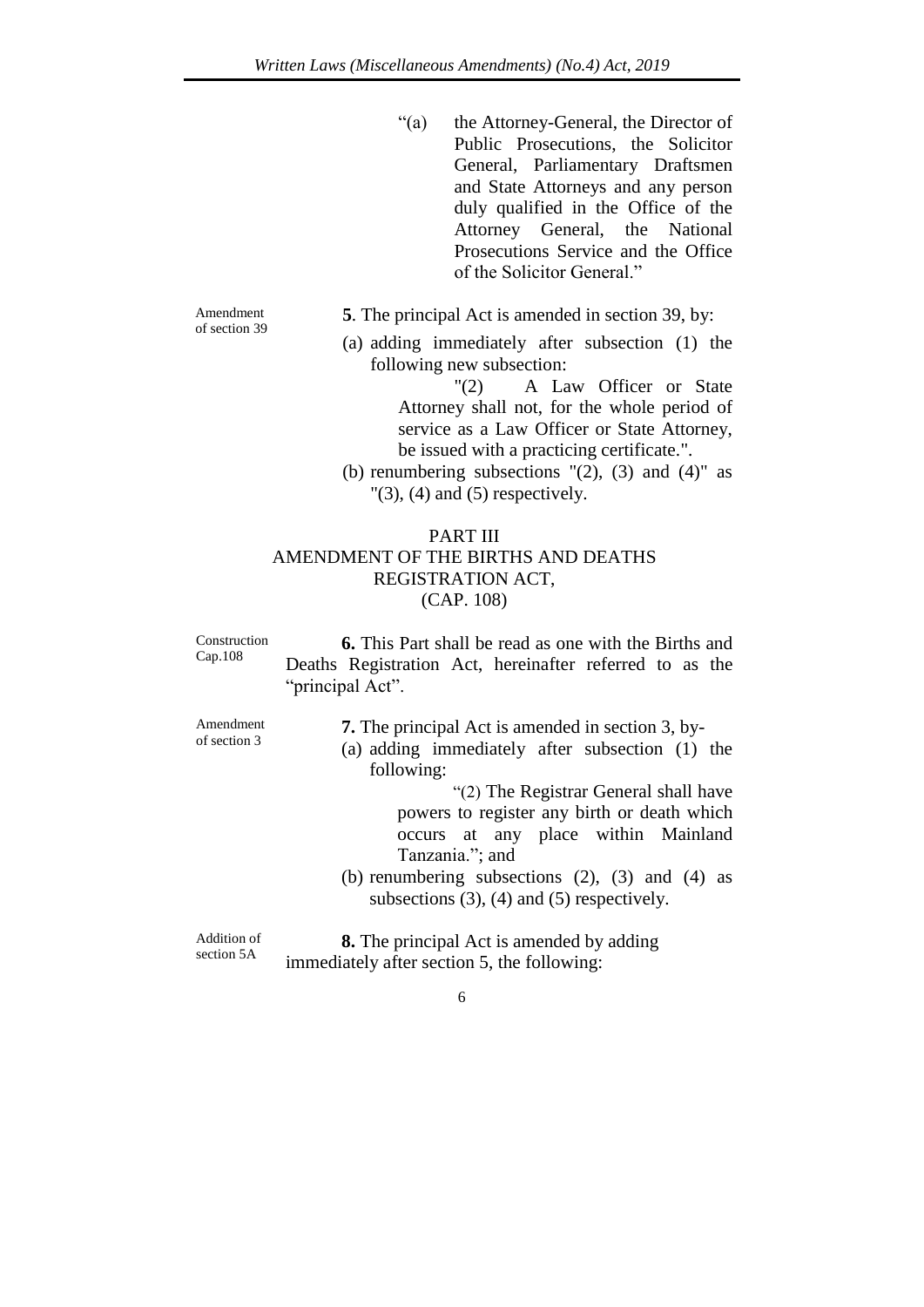"Delegation of powers and functions of Registrar General

**5A**.-(1) Without prejudice to the powers and functions vested upon the Registrar General under this Act, the Registrar General may, in writing, delegate to Ward Executive Officers, Mtaa Executive Officer and Village Executive Officers powers to register births and deaths occurring in their respective wards, Mtaa Executie Officer villages.

(2) Upon delegation of powers and functions under subsection (1), the Ward Executive Officers, Mtaa Executie Officer or Village Executive Officers shall, subject to directives of the Registrar General, perform the functions and exercise the powers of the Registrar-General as delegated.

(3) Any delegation of powers and functions of the Registrar-General made to Ward Executive Officers Mtaa Executie Officer and Village Executive Officers prior to the coming into operation of this section shall be deemed to be a valid delegation made under this Act.

(4) The Minister may, in consultation with the Minister responsible for local government, make regulations prescribing the manner, forms and mechanism, including the use of technology, for effective efficient registration of births and deaths by Ward Executive Officers, Mtaa Executive Officers and Village Executive Officers."

Amendment of section 14

**9.** The principal Act is amended in section 14, by deleting the phrase "within two years of the registration on" and substituting for it, the phrase "at any time before the child attains the age of eighteen years and upon".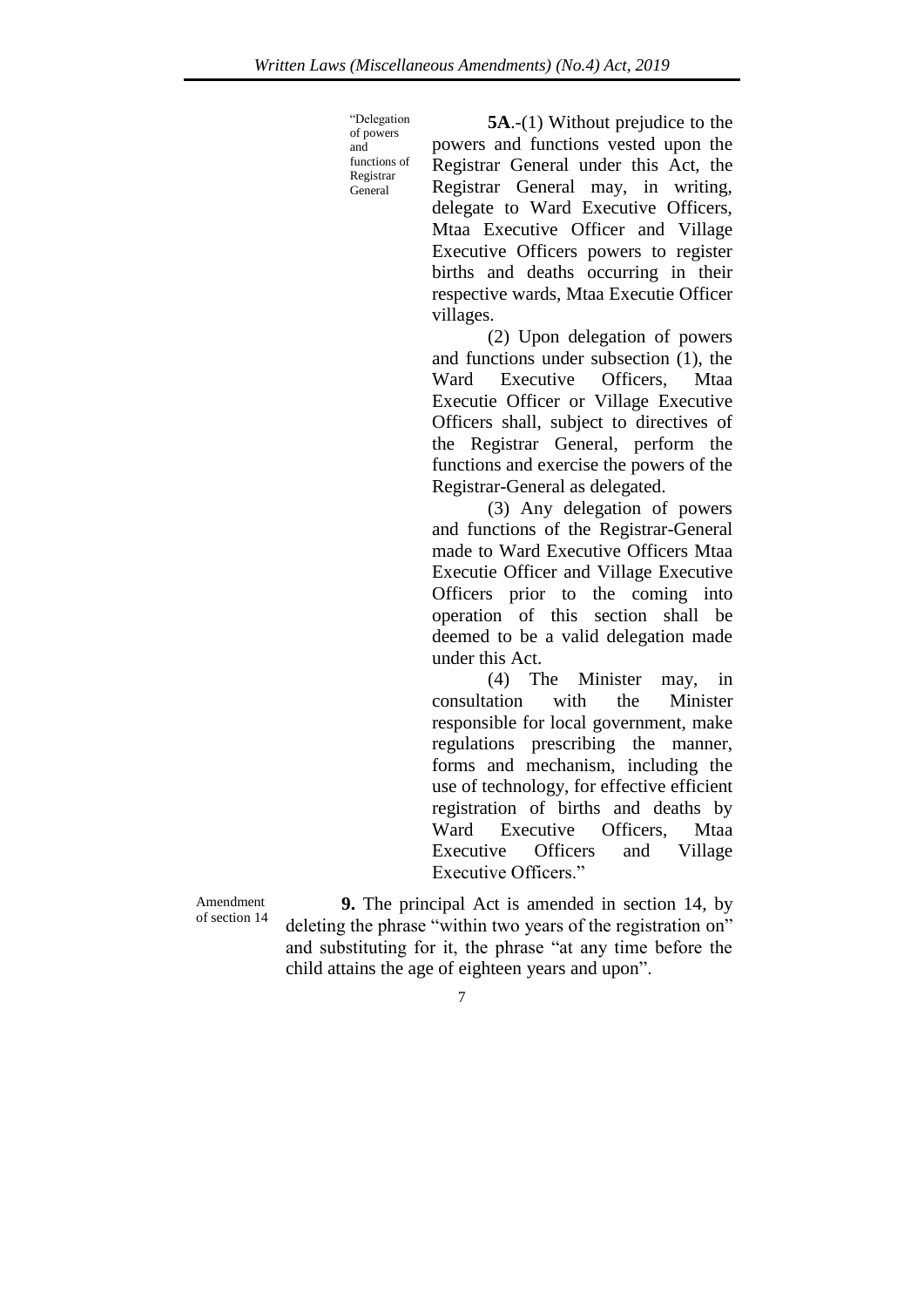Addition of section 17A

**10**. The principal Act is amended by adding immediately after section 17 the following:

"Registra-tion of death occurring outside country

**17A**.-(1) Where any citizen of the United Republic dies in any country outside the United Republic, the parents, spouse or relative of the deceased shall furnish to the relevant Tanzania Embassy, High Commission or Consular, official record from the relevant authority indicating the particulars of the deceased.

(2) Upon receipt of the records under subsection (1), the relevant Embassy, High Commission or Consular shall immediately transmit the records to the Registrar General who shall take judicial notice of such death and where applicable, enter such records in the register of deaths occurring outside the United Republic.

(3) Where the records received relate to a citizen of the United Repblic who is a resident of Tanzania Zanzibar, the Registrar General shall transmit such records to the relevant authority in Tanzania Zanzibar.

(4) The Minister may make regulations prescribing the forms, manner and procedure for registration of deaths occurring outside the United Republic."

Addition of section 24A

**11.** The principal Act is amended by adding immediately after section 24 the following new section:

"Deletion of entry in register

- **24A.**-(1) Where the Registrar General is satisfied that: (a) there exists in the register of
	- births, two or more entries in respect of one person; or
	- 8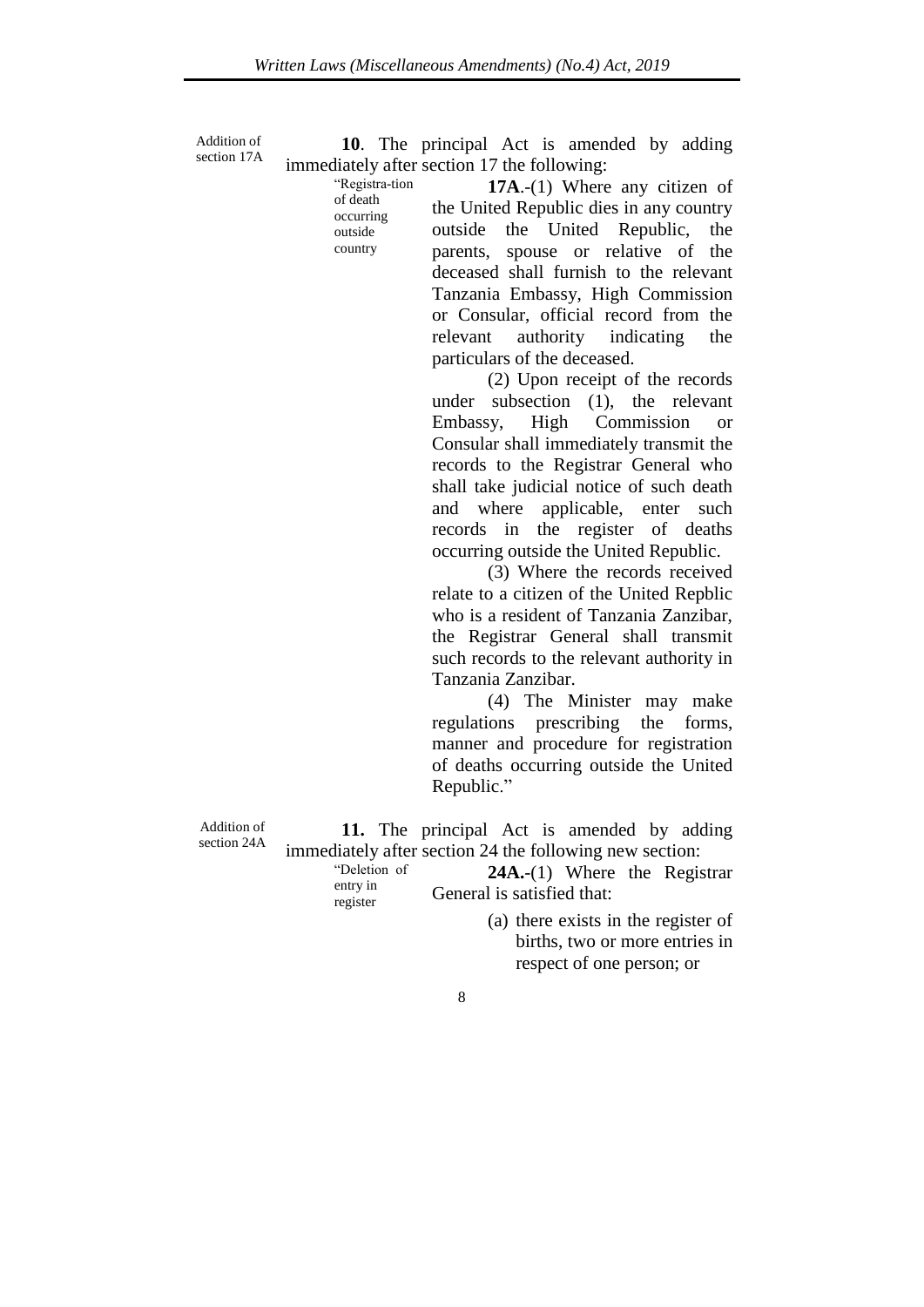(b) the existence of an entry in the register of births was procured by fraud or misrepresentation,

the Registra-General shall, subject to subsection (2), delete any of such entries in the register of births, and cancel any certificate of registration issued in respect of such birth.

(2) Without prejudice to the powers granted under sub-section (1), the Registrar General shall, in deleting any entry in the register pursuant to this section, be guided by the presumption that the earlier entry in the register is genuine.

(3) Where the Registrar General deletes an entry and consequently cancels any registration certificate under this section, such entry and the certificate granted in respect of such birth shall cease to have legal effect."

Addition of sections 26A, 26B and 26C

**12.** The principal Act is amended by adding

immediately after section 26 the following new sections:

"Registra-tion on presumption of death Cap. 6

**26A**.-(1) Without prejudice to sections 116 and 117 of the Evidence Act, where a court has issued an order as to the presumption of death of any person, the Registrar-General shall, upon receipt of an order of the court from any relevant person, register such death.

(2) In this section, "relevant person" means the administrator of the estate duly appointed, or a Government official duly authorized by the court to register the death.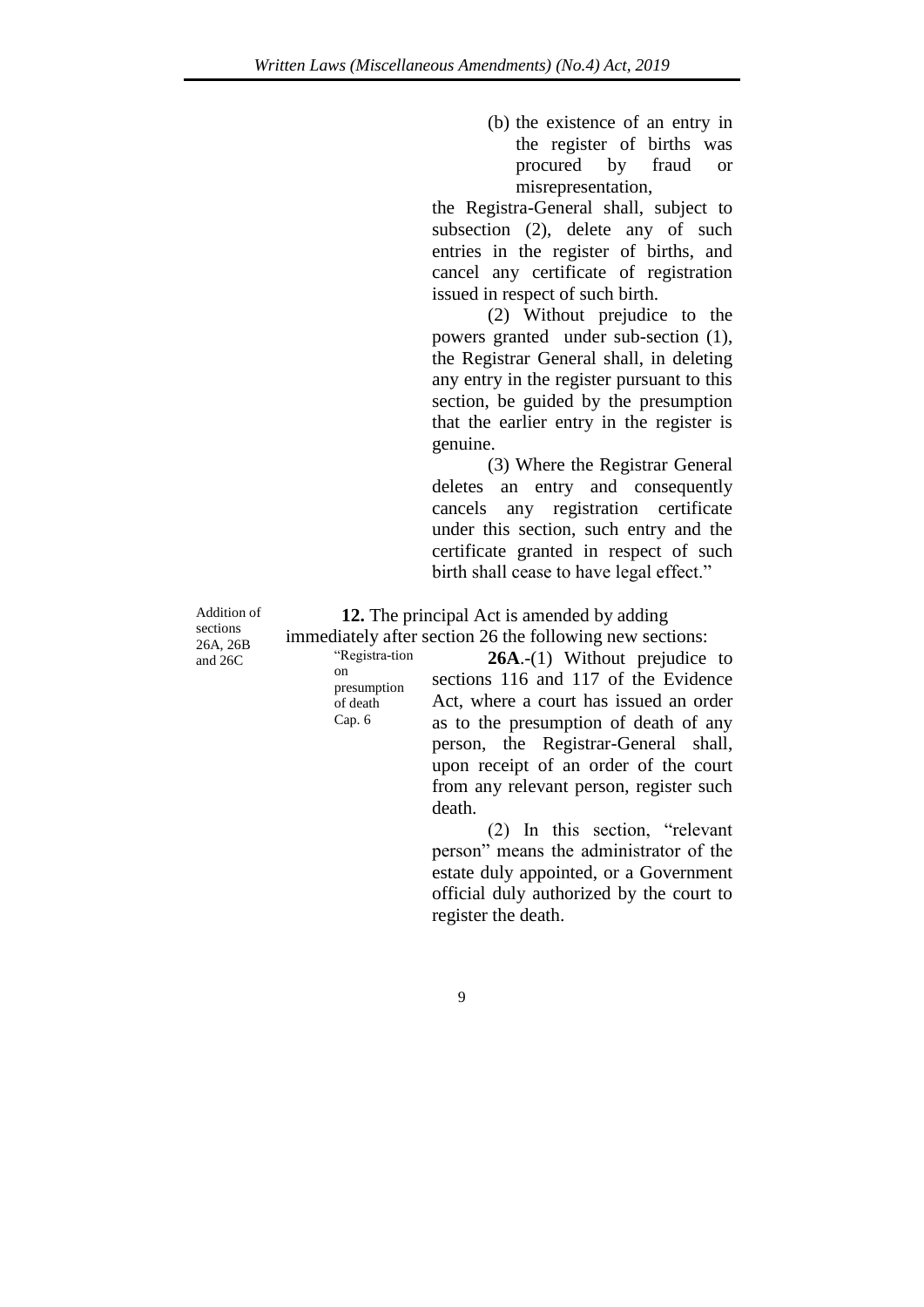Confidentiality

26B<sup>.-(1)</sup> All particulars submitted to the Registrar-General by any person in relation to birth or death shall, unless directed otherwise by the court or any other written law, be treated as confidential.

(2) A person shall not disclose any confidential information under this section unless authorized by the Registrar-General.

(3) A person who contravenes the provisions of this section commits an offence and shall, on conviction, be liable to a fine of not less than three hundred thousand shillings but not exceeding five hundred thousand shillings or to imprisonment for a term of not less than three months but not exceeding six months or to both.

Issuance of registration certificate upon adoption Cap.13

**26C**.-(1) Subject to the provisions of the Law of the Child Act, where the High Court has granted an adoption order of a child, the Registrar General may, upon application, register the birth of the child and issue a certificate to that effect.

(2) An application under subsection (1) shall be accompanied with the certified copy of the adoption order of the High Court, application fees and other particulars as may be prescribed in the regulations."

Amendment of section 29 **13.** Section 29 of the principal Act is amended-

- (a) in subsection (1), by deleting the words "five hundred" and substituting for them the words "one hundred thousand";
- (b) in subsection (2), by deleting the words "five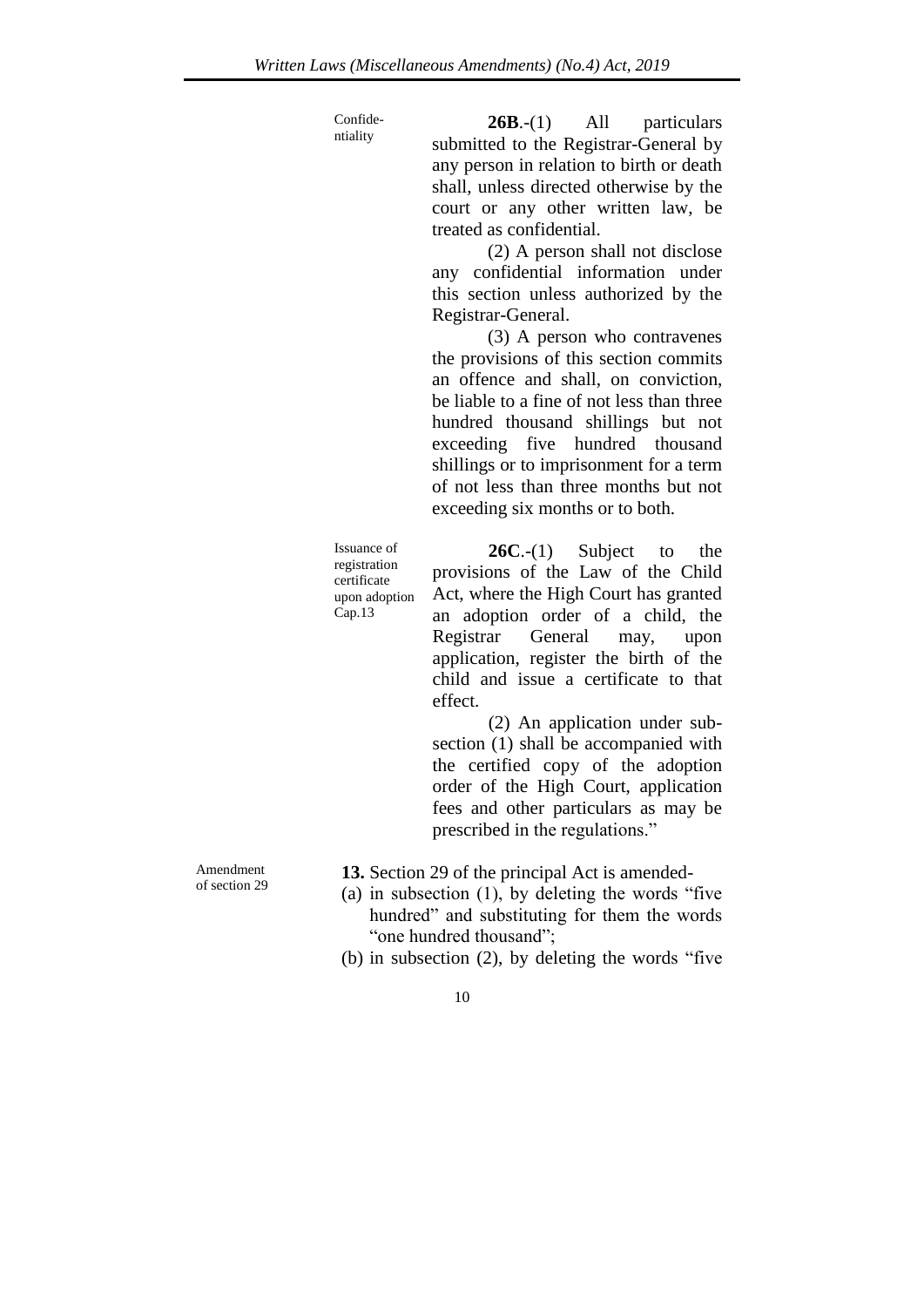hundred" and substituting for them the words "one hundred thousand"; and

(c) in subsection (3), by deleting the words "one thousand" and substituting for them the words "two hundred thousand".

## PART IV AMENDMENT OF THE CRIMINAL PROCEDURE ACT, (CAP.20)

Construction Cap. 20

**14**. This Part shall be read as one with the Criminal Procedure Act, hereinafter referred to as the "principal Act".

Amendment of section 3

Addition of sections

**15**. The principal Act is amended in section 3, by inserting in their appropriate alphabetical order the following new definitions:

- ""plea agreement" means an agreement entered into between the prosecution and the accused in a criminal trial in accordance with sections 194A, 194B and 194C;
- "plea bargaining" means a negotiation in a criminal case between a prosecutor and the accused whereby the accused agrees to-
	- (a) plead guilty to a particular offence or a lesser offence or to a particular count or counts in a charge with multiple counts; or
	- (b) cooperate with the prosecutor in the provision of information that may lead to a discovery of other informatin relating to the offence or count charged,

in return for concession from the prosecutor which may lead to a lenient sentence or withdrawal of other counts.

**16**. The principal Act is amended by adding immediately after section 194 the following:

| $\mu$ and $\mu$ and $\mu$ and $\mu$ and $\mu$ and $\mu$ and $\mu$<br>194A. $-(1)$ A public prosecutor,<br>after consultation with the victim or<br>investigator where the circumstances<br>so permit, may at any time before the |
|----------------------------------------------------------------------------------------------------------------------------------------------------------------------------------------------------------------------------------|
|                                                                                                                                                                                                                                  |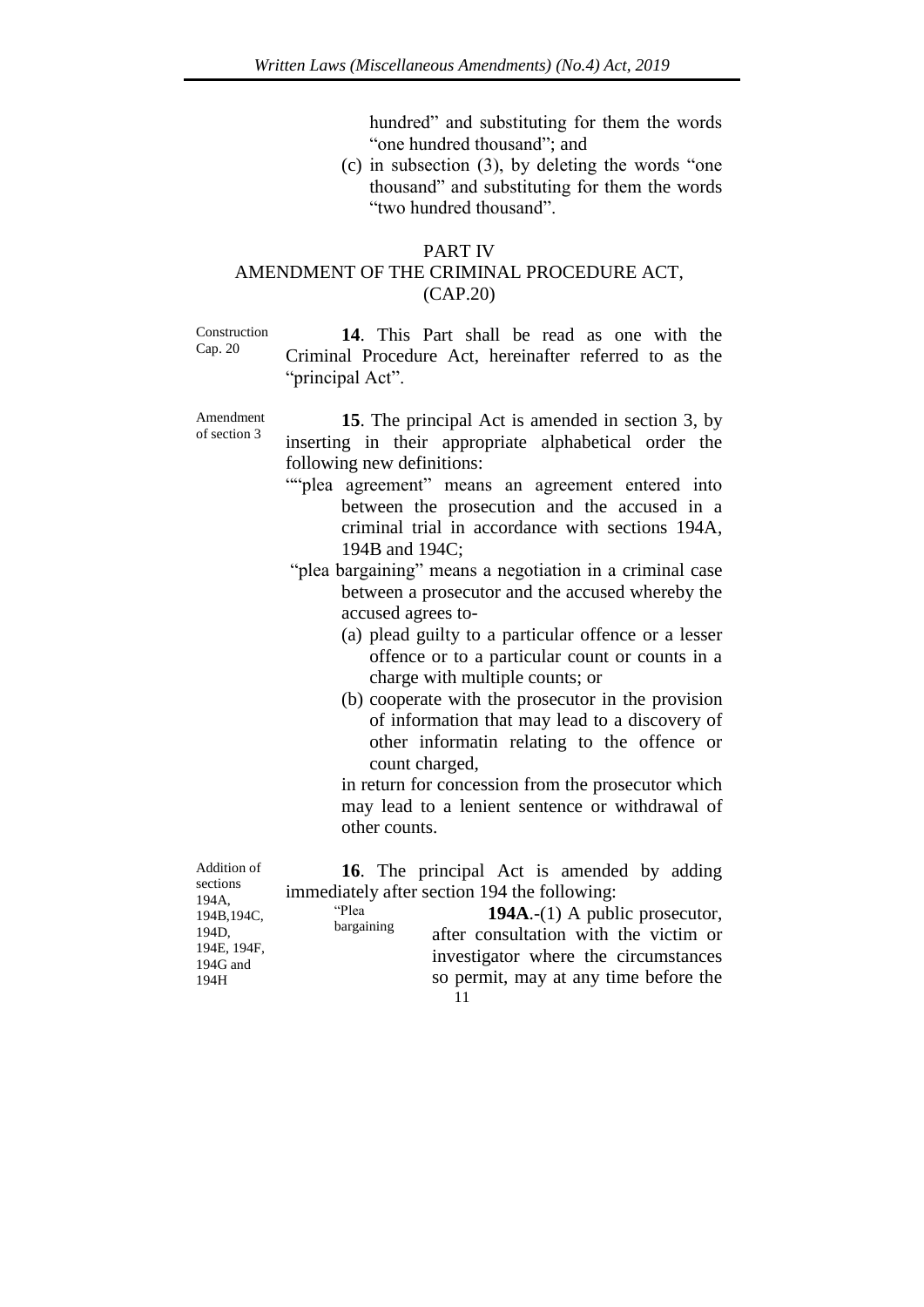judgment, enter a plea bargaining arrangement with the accused and his advocate if represented.

(2) The accused or his advocate or a public prosecutor may initiate a plea bargaining and notify the court of their intention to negotiate a plea agreement.

(3) The court shall not participate in plea negotiations between a public prosecutor and the accused.

(4) Where prosecution is undertaken privately, no plea agreement shall be concluded without the written consent of the Director of Public Prosecutions.

Consequence of plea bargain-ning

**194B**. Where, consequent to a plea bargaining arrangement, a plea agreement is entered into between a public prosecutor and an accused person-

- (a) the public prosecutor may charge the accused with a lesser offence, withdraw other counts or take any other measure as appropriate depending on the circumstances of the case;
- (b) the accused may enter a plea of guilty to the offence charged or to a lesser offence or to a particular count or counts in a charge with multiple counts in exchange for withdrawal of other counts; or
- 12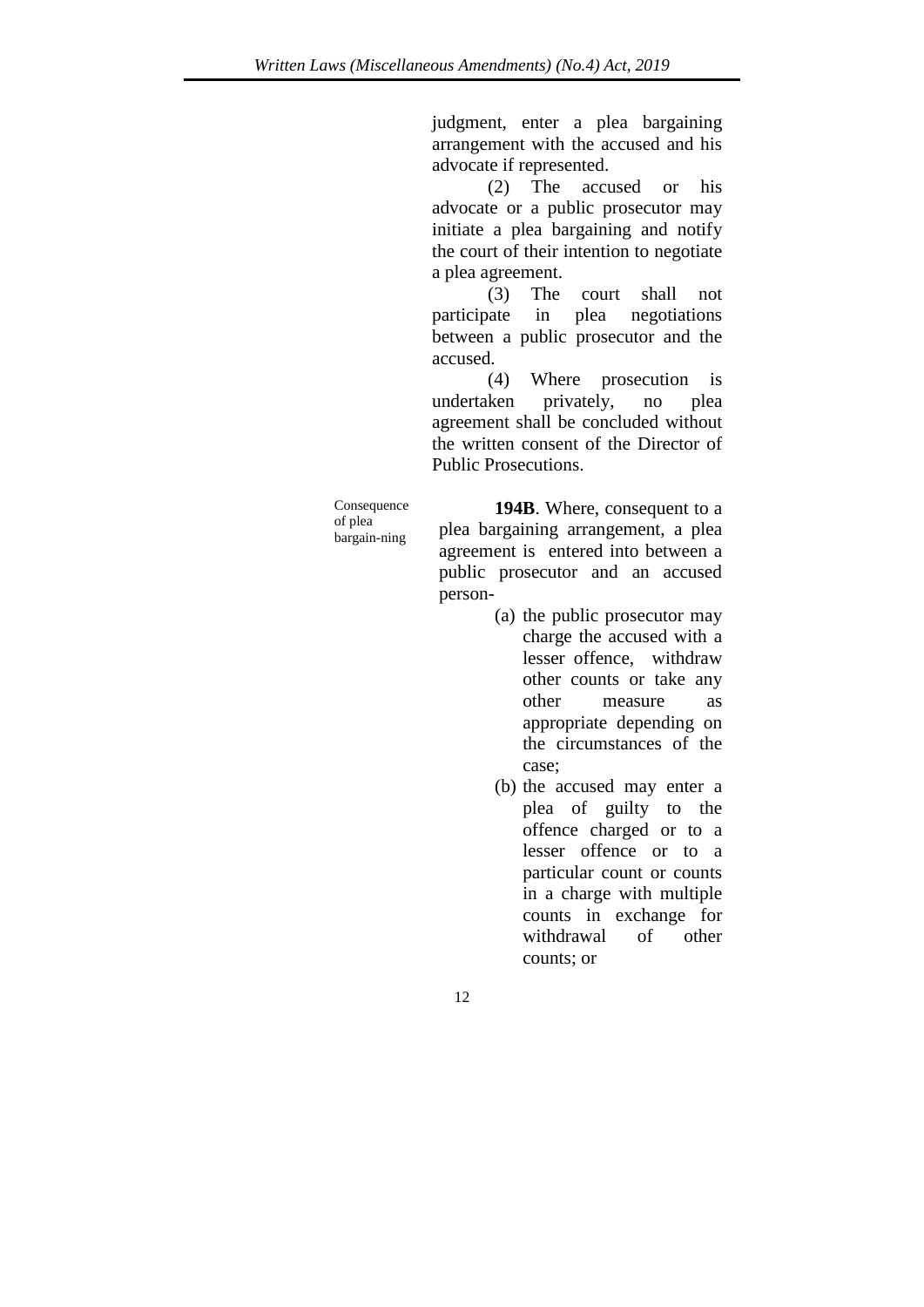(c) the accused may be ordered to pay compensation or make restitution or be subjected to forfeiture of the proceeds and instrumentalities that were used to commit the crime in question.

Requirements of plea agreement

**194C**.-(1) A plea agreement shall be in writing, and shall-

- (a) state fully the terms of the agreement, the substantial facts of the matter and all other relevant facts of the case and any admissions made by the accused person;
- (b) be read and explained to the accused person in a language that he understands;
- (c) accepted by the accused person; and
- (d) be signed by the prosecutor, the accused person and his legal representative, if any.

(2) Where an accused person has negotiated with a prosecutor through an interpreter, the interpreter shall certify that he is proficient in that language and that he interpreted accurately during the negotiations and in respect of the contents of the agreement.

Registration of plea agreement

**194D**.-(1) Any plea agreement entered into in accordance with the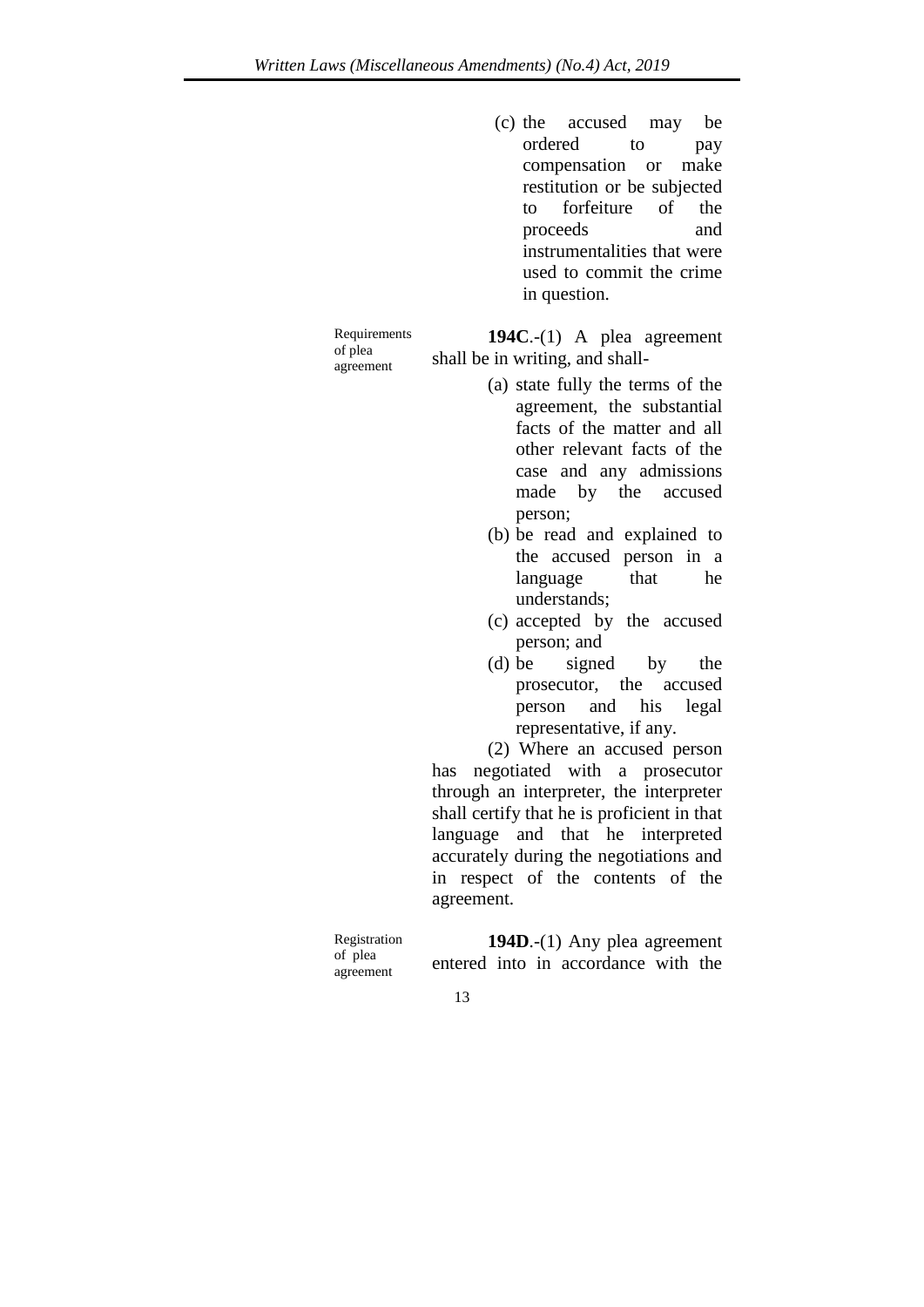provisions of sections 194A and 194B shall be registered by the court.

(2) The court shall, before it registers any such agreement, satisfy itself that the agreement was voluntarily obtained and the accused was competent to enter into such agreement.

(3) The court may pronounce a decision based on plea agreement or make such other orders as it deems necessary including an order to reject the plea agreement for sufficient reasons, except that, such rejection shall not operate as a bar to any subsequent negotiations preferred by the parties.

(4) Where the court accepts a plea agreement-

- (a) the agreement shall become binding upon the prosecution side and the accused; and
- (b) the agreement shall become part of the record of the court.

(5) Where a plea agreement entered into in accordance with sections 194A and 194B is accepted by the court, the court shall proceed to convict an accused person accordingly.

Procedure for registration of plea agreement

**194E**. Before the court records a plea-

- (a) the accused shall be placed under oath; and
- (b) the court shall address the accused person in court in a language he understands and shall inform him of
- 14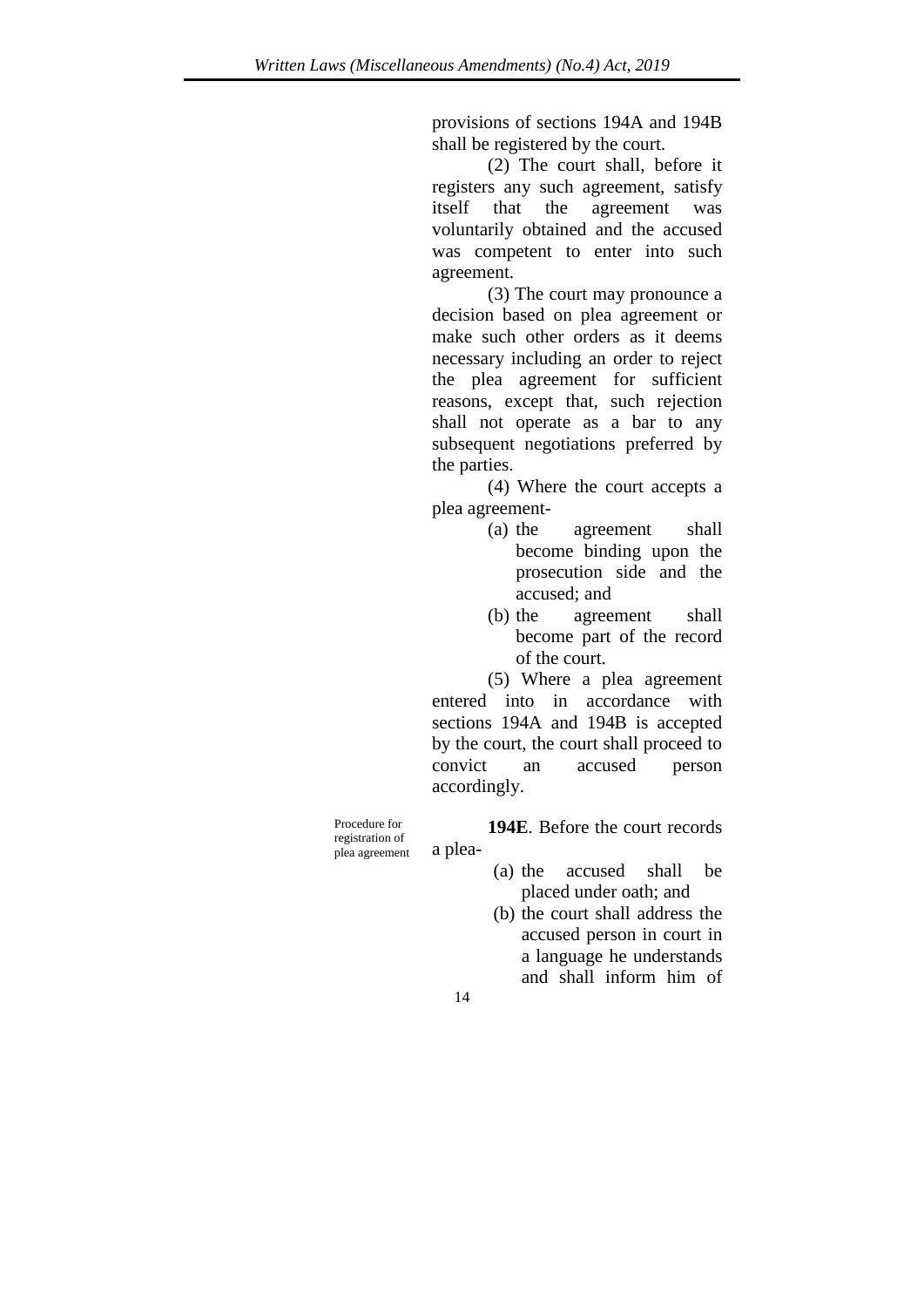his rights and that-

- (i) by accepting a plea agreement, he is waiving his right to a full trial;
- (ii) by entering into a plea agreement, he is waiving the right to appeal except as to the extent or legality of sentence; and
- (iii) the prosecution has the right, in the case of prosecution for perjury or false statement, to use any statement that he gives in the agreement against him.

**Offences** which plea bargaining shall not apply

**194F.** Plea agreements shall not be entered into in any of the following offences-

- (a) sexual offences whose purnishment exceeds five years or involving victims under eighteen years;
- (b) treason and treasonable offences;
- (c) possession or trafficking in narcotic drugs whose market value is above ten million shillings;

(d) terrorism;

- (e) possession of Government trophy whose value is above ten million shillings without the consent, in
- 15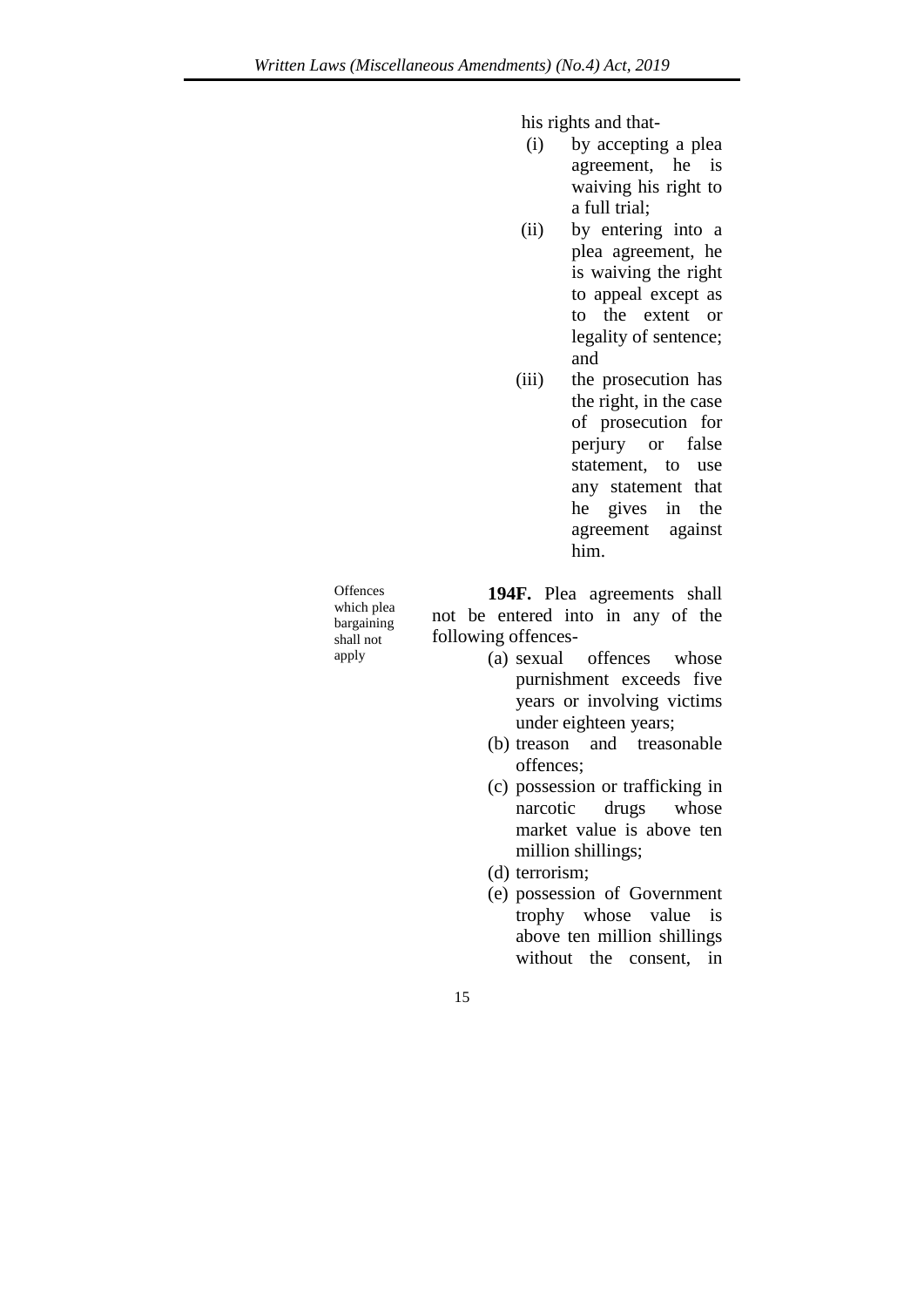Applica-tion Prosecutions to set aside conviction and sentence relating to plea bargain

Power to make rules writing, of the Director of Public Prosecutions; and

(f) any other offence as the Minister may, upon consultation with other relevant authority and by order published in the *Gazette,* prescribe.

**194G**.-(1) The Director of Public Prosecutions may, in matters relating to plea bargaining and in the public interest and the orderly administration of justice, apply to the court which passed the sentence to have the conviction and sentence procured on the grounds of fraud or misrepresentation pursuant to a plea agreement be set aside.

(2) An accused person who is a party to a plea agreement may apply to the court which passed the sentence to have the conviction and sentence procured involuntarily or by misrepresentation pursuant to a plea agreement be set aside.

**194H**. Subject to the provisions of this part, the Chief Justice may make rules and give directives for better carrying out the provisions of this Part relating to plea bargaining."

**17.** The principal Act is amended in section 219, by deleting the words "criminal lunatic" wherever they appear in that section and substituting for them the words "mentally disordered offender".

Amendment of section 219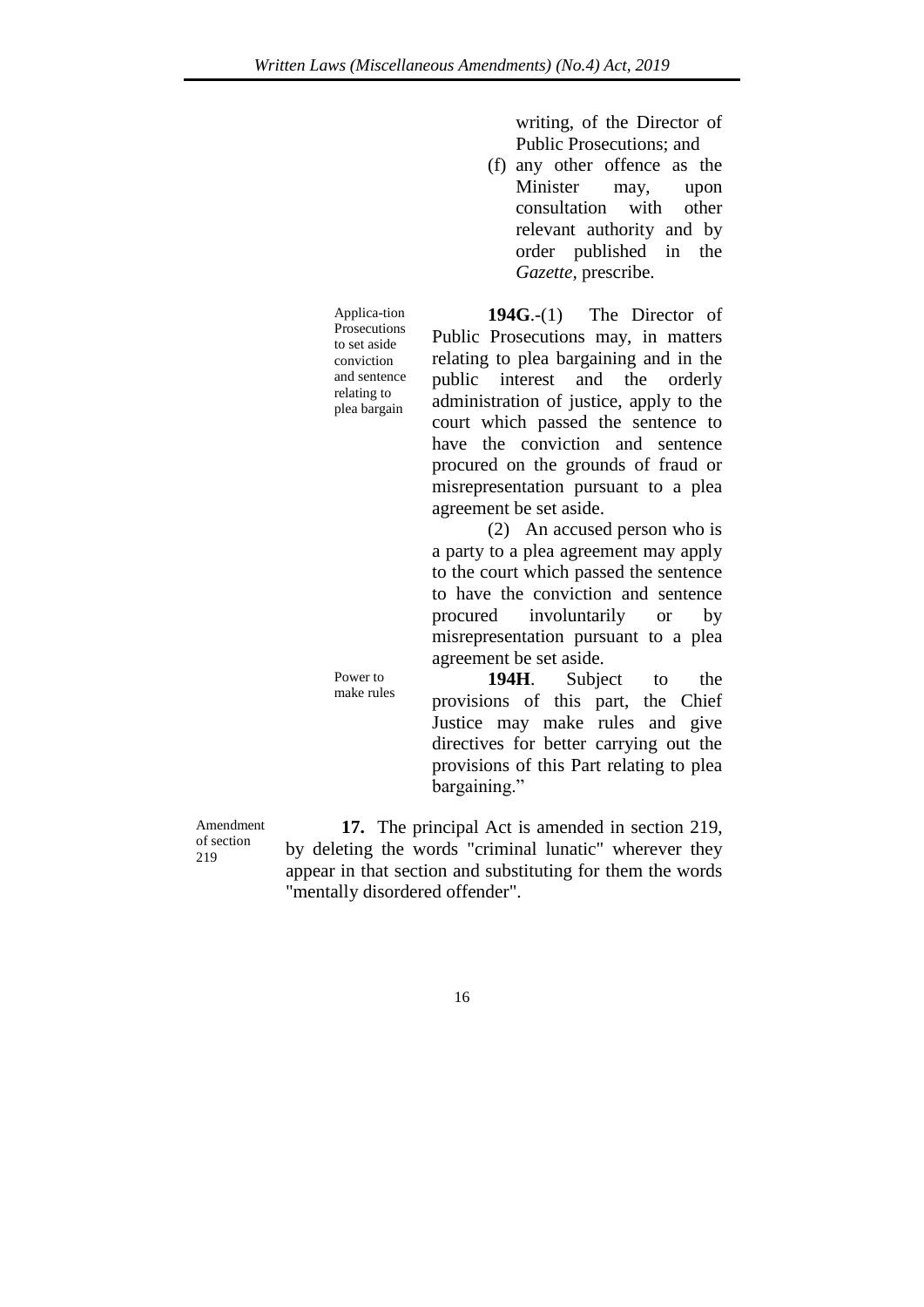#### PART V AMENDMENT OF THE EXTRADITION ACT, (CAP. 368 )

Construction Cap.368

**18**. This Part shall be read as one with the Extradition Act, hereinafter referred to as the "principal Act".

Addition of section 8A

**19**. The principal Act is amended by adding immediately after section 8 the following new section:

> "Surren der of fugitive criminal **8A**.-(1) Upon receipt of the certificate of the committal and any other report on the case from the magistrate, the Minister may, by warrant under his hand, order the fugitive criminal to be surrendered to any person who is, in his opinion, duly authorized to receive the fugitive criminal by the country from which the requisition for the surrender proceeded, and the fugitive criminal shall be surrendered accordingly.

> > (2) Any person to whom a warrant under this section is directed and the person so authorized under subsection (1), may receive, hold in custody and convey into the jurisdiction of that country the fugitive criminal mentioned in the warrant."

PART VI

## AMENDMENT OF THE GOVERNMENT PROCEEDINGS ACT, (CAP. 5)

Constru-ction Cap.5 **20.** This Part shall be read as one with the Government Proceedings Act, hereinafter referred to as the "principal Act".

Amend-ment of section 6

**21.** The principal Act is amended in section 6,

by-

(a) in subsection (2), adding immediately after the words "the Attorney General" the words "and the Solicitor General";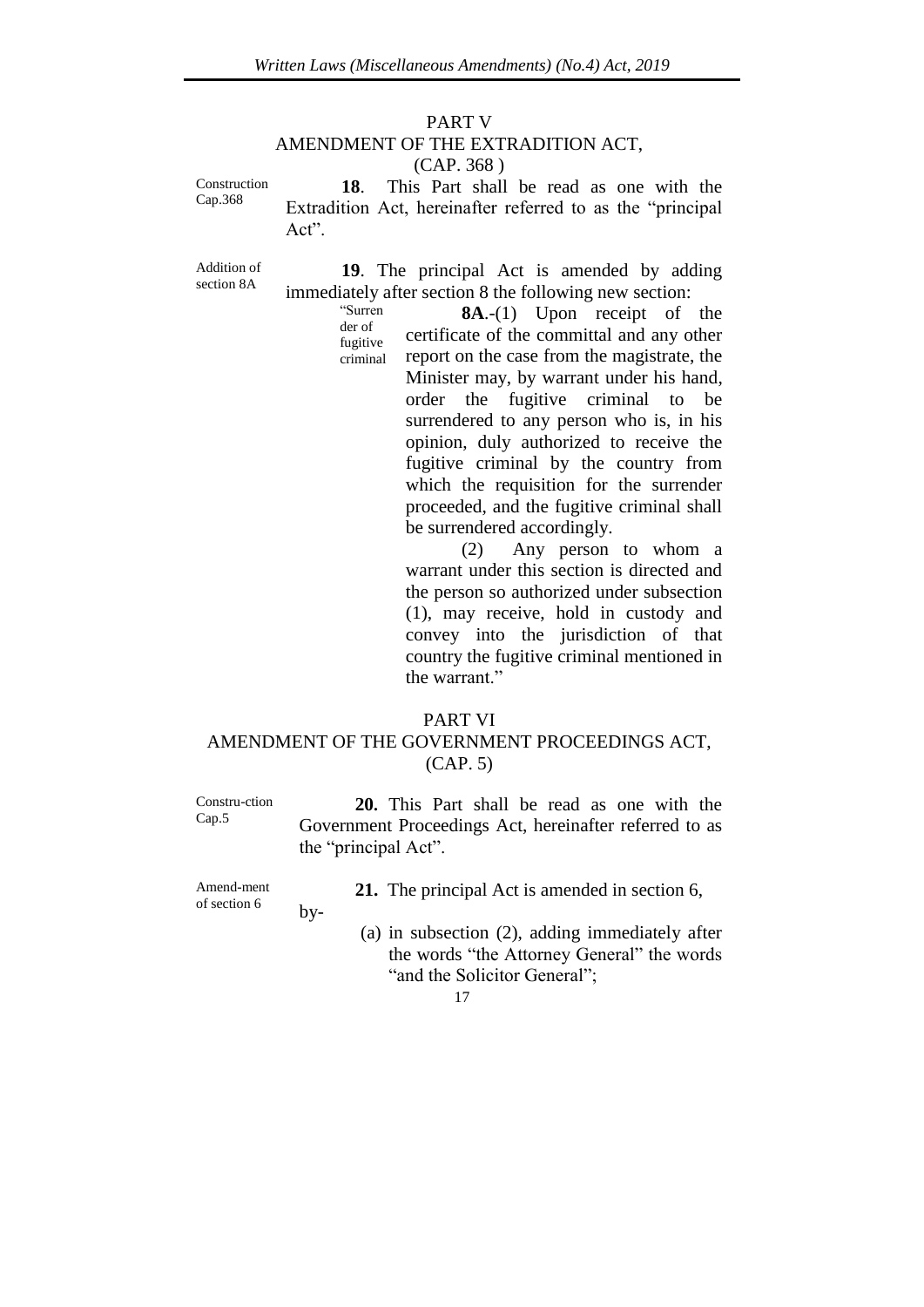- (b) in subsection (3), adding the words "Solicitor General" immediately after words "upon the":
- (c) adding immediately after subsection (5) the following:

"(6) The Attorney General may, where necessary, give instructions to the Solicitor General to proceed or terminate any proceedings instituted by the Government and which is pending in court of law, and shall state the reasons thereof."; and

(d) renumbering subsectin (6) and (7) as (7) and (8) respectively.

Addition of sectin 6A

**22.** the principal Act is amended by adding immediately after section 6, a new 6A as follows:

"Power of Attorney General to intervene suits

**6A**.-(1) The Attorney General shall, through the Solicitor General, have the right to intervene in any suit or matter instituted by or against the ministries, local government authorities, independent departments and other government institutions.

(2) Where the Attorney General intervenes in any matter in pursuance of subsection (1), the provisions of the Goverment Proceedigns Act, shall apply in relation to the proceedigns of that suit or matter as if it had been instituted by or against the ministries, local government authorities, independent departments and other govenment institutions:

18 Provided that, the requirement of ninety days notice of intention to sue the Government as stipulated under the Government Proceedings Act shall not apply where the Attorney General intervenes under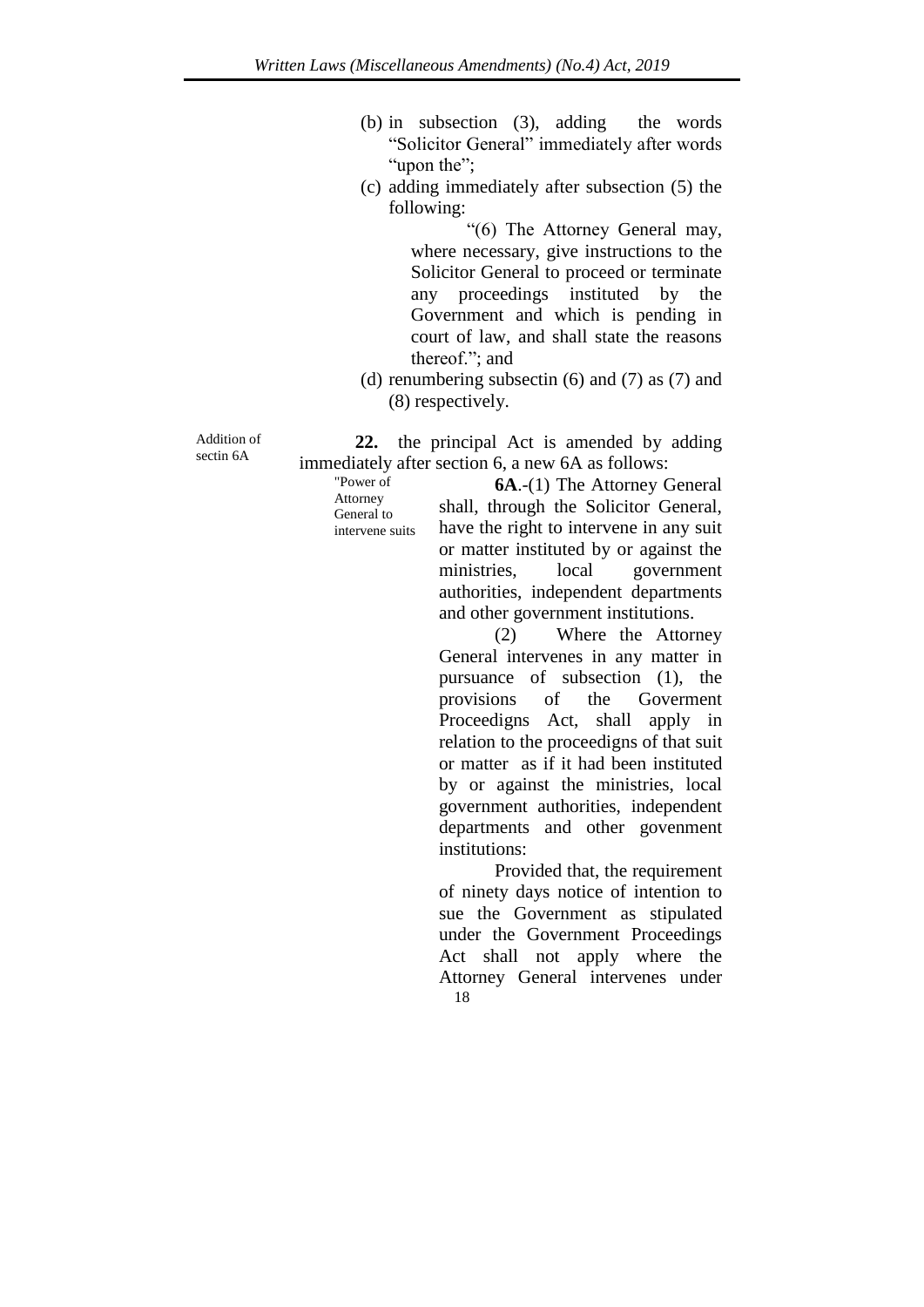this section.

(3) Notwithstanding the provisions of any written law, a ministry, local government authority, independent department or other government institution shall have a duty to notify the Attorney General of any impending suit or intention to institute a suit or matter against the Authroty."

#### PART VII

### AMENDMENT OF THE MAGISTRATES' COURTS ACT, (CAP. 11)

Constru-ction Cap.11

**23.** This Part shall be read as one with the Magistrates' Courts Act, hereinafter referred to as the "principal Act".

Amend-ment of section 40

- **24.** The principal Act is amended in section 40(3), by-
	- (a) deleting the words "fifty million" appearing in paragraph (a) andsubstituting for them the words "one hundred million"; and
	- (b) deleting the words "thirty million" appearing in paragraph (b) andsubstituting for them the words "seventy million".

#### PART VIII

# AMENDMENT OF THE NATIONAL PROSECUTIONS SERVICE ACT,

## (CAP. 430)

Construction Cap.430

**25.** This Part shall be read as one with the National Prosecutions Service Act, hereinafter referred to as the "principal Act".

Amendment of section 9

**26.** The principal Act is amended in section 9, by adding immediately after subsection (5) the following new subsections:

"(6) The Director shall establish and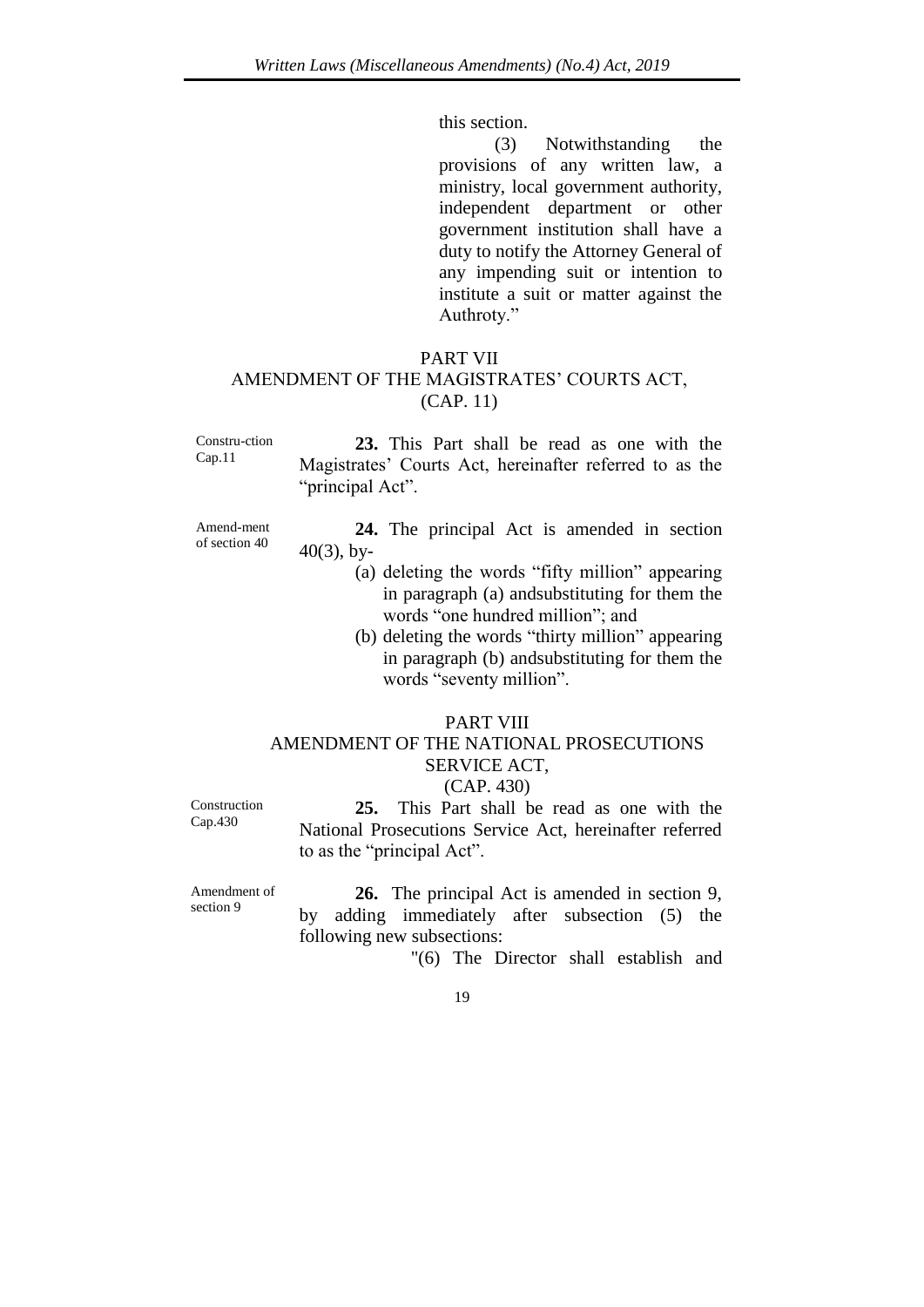maintain a system whereby the process of seeking and obtaining his consent for prosecutions may be expedited.

(7) For the purpose of subsection (6), the Director may, by notice published in the *Gazette,* specify offences or set a threshold of value involved in a case, the prosecutions of which shall require the consent of the Director in person, and the power of consenting to the prosecution of which may be exercised by such officer or officers subordinate to him, as he may specify, acting in accordance with his general or special instructions."

**27.** The principal Act is amended by adding immediately after section 9, the following new section:

"Compoun offences **9A**.(1) Notwithstanding the provisions of any other written law relating to compounding of offences with the consent of the offender, the Director shall have powers to compound-

- (a) any offence which by law an authorized officer is allowed to compound; or
- (b) any offence the punishment of which is a fine.

(2) All agencies and authorities allowed to compound offences by any written law shall submit monthly reports to the Director.

(3) The Minister may, by regulations, prescribe the procedures for better carrying into effect of the provisions of this section."

Addition of section 9A

ding of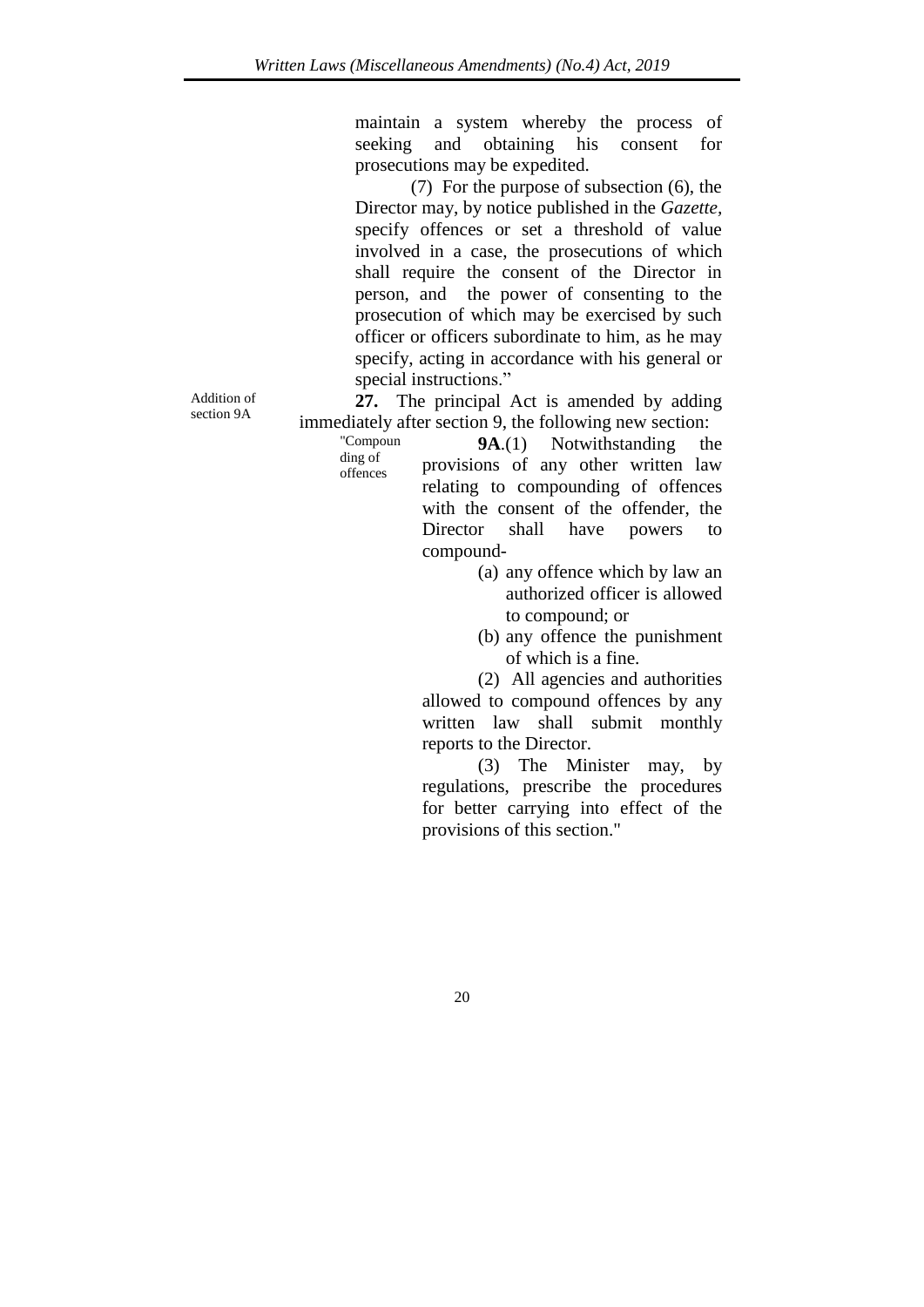### PART IX AMENDMENT OF THE PREVENTION AND COMBATING OF CORRUPTION ACT, (CAP. 329)

Construction Cap.329 **28.** This Part shall be read as one with the Prevention and Combating of Corruption Act, hereinafter referred to as the "principal Act". Amendment of section 57 **29.** The principal Act is amended in section 57, by- (a) adding immediately after subsection (1) the

following:

Cap.430

"(2) Consent under subsection (1) shall be obtained in accordance with the provisions of section 9 of the National Prosecutions Service Act".

(b) renumbering subsection (2) as subsection (3).

#### PART X

## AMENDMENT OF THE PROCEEDS OF CRIMES ACT,

(CAP. 256)

Construction Cap. 256

**30**. This Part shall be read as one with the Proceeds of Crimes Act, hereinafter referred to as the "principal Act".

Amendment of section 3

**31.** The principal Act is amended in section 3, by-

- (a) deleting the definition of the term "specified offence" ;
- (b) deleting the definition of the term "serious offence" and substituting for it the following definition:
	- "serious offence" means an offence against provisions of any law in United Republic or in a foreign state for a conduct which, had it occurred in United Republic would constitute a serious offence the punishment of which is either
		- 21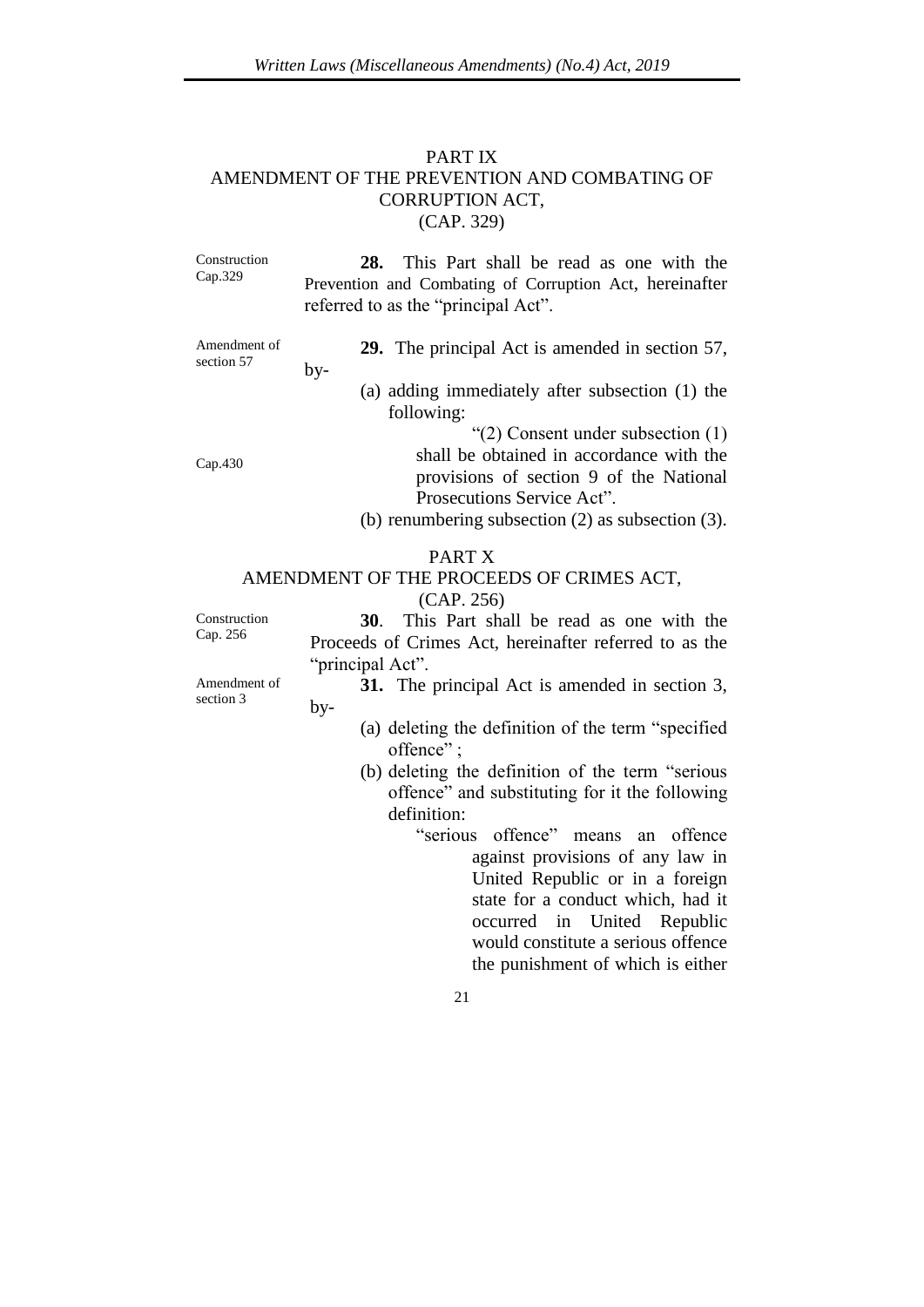death or imprisonment for a period of not less than twelve months and includes any offence in which property has been used or proceeds generated or benefit derived;" **32**. The principal Act is amended by repealing

section 6

section 6.

Repeal of

Amendment of section 9

**33.** Section 9 of the principal Act is amended-

(a) in subsection  $(1)$ , by-

- (i) deleting the words "six months" appearing in the opening phrase and substituting for them the words "twelve months";
- (ii) adding immediately after paragraph (a) the following new paragraph:
	- "(b) forfeiture order against any property of corresponding value; or."
- (iii) renaming paragraph (b) as paragraph (c);
- (b) by deleting subsection (5) and substituting for it the following:

"(5) The period provided for making an application in subsection (1) may be extended by the court when there is good cause for such extension."

Amendment of section 10 by-

- **34**. The principal Act is amended in section 10
- (a) deleting the words "fourteen days" appearing in subsection  $(1)(a)$  and substituting for them the words "thirty days"; and
- (b) deleting the words "fourteen days" appearing in subsection  $(2)(a)$  and substituting for them the words "thirty days"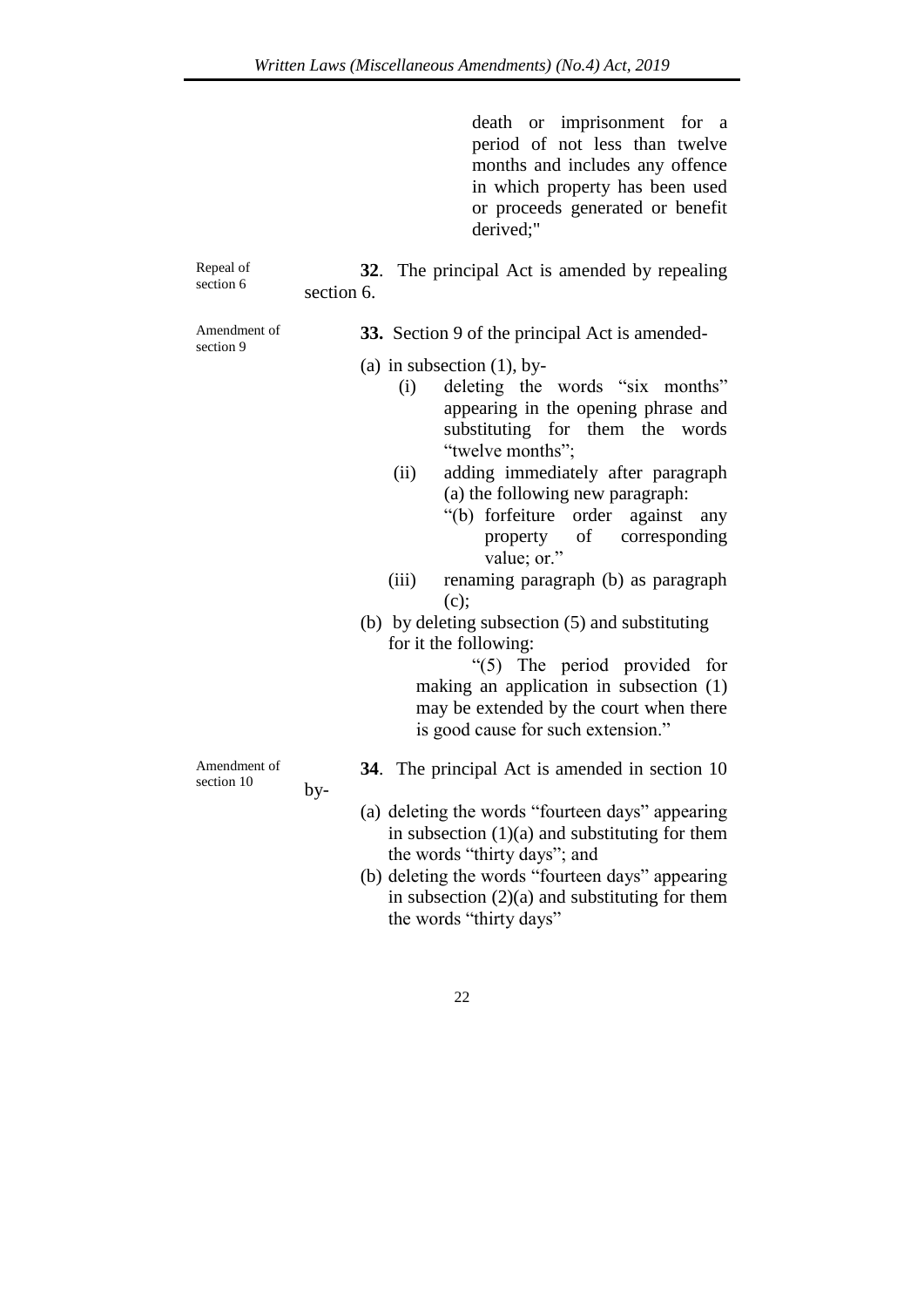Addition of sections 14A and 14B

**35.** The principal Act is amended by adding immediately after section 14 the following new sections:

"Forfeiture of property of corresponding value

**14A**.-(1) Where a property that is subject to forfeiture-

- (a) cannot be located upon exercise of due diligence;
- (b) has been transferred or sold to a third party who at the time of acquisition was unaware that it was being disposed of to avoid prosecution or confiscation;
- (c) has been placed in foreign jurisdiction and cannot be recovered;
- (d) has been substantially diminished in value; or
- (e) has been commingled with other property such that it becomes difficult to distinguish it without difficulty,

the court may order forfeiture of any other property of corresponding value of a person convicted of an offence.

Voiding actions

**14B.-**(1) The court may, before making a forfeiture order, in the case of property in respect of which a restraining order was made and notice of it was given in accordance with this Act, set aside any conveyance or transfer of the property or interest therein that occurred in the circumstances that give rise to a reasonable inference that the property was conveyed or transferred for the purposes of avoiding the forfeiture order.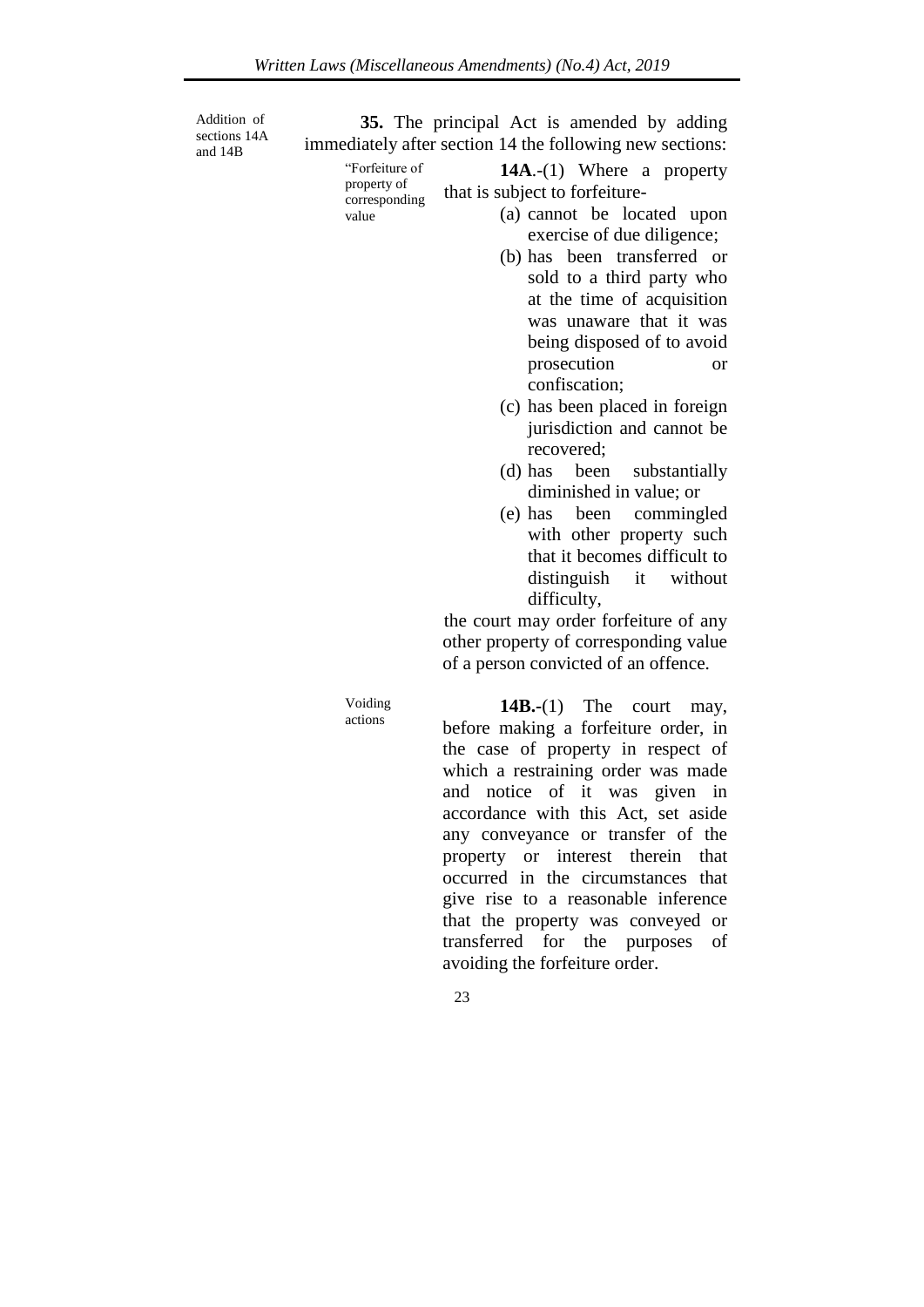(2) The provisions of subsection (1) shall not apply where the transfer or conveyance was made for sufficient value to a person acting in good faith and without notice."

Repeal of section 20

**36**. The principal Act is amended by repealing section 20.

Amendment of section 22

**37.** The principal Act is amended in section 22,

 $by -$ 

(a) deleting subsection (4) and substituting for it the following:

> "(4) Where an application is made for a pecuniary penalty order against a person's property in respect of a serious offence, all the property in the possession or under the control or direction of that person-

- (a) at the time the application is made;
- (b) at any time between the day the offence or the earliest offence was committed and the day on which the application is made; and
- (c) within the period of five years immediately before the earliest offence was committed,

shall be presumed, unless the contrary is proved, to be property that represents a benefit received by the person by reason of the commission of the serious offence;" and

(b) adding immediately after subsection (4) the following new subsection:

> "(5) The presumption under subsection (4) shall not be rebutted by merely stating that the property was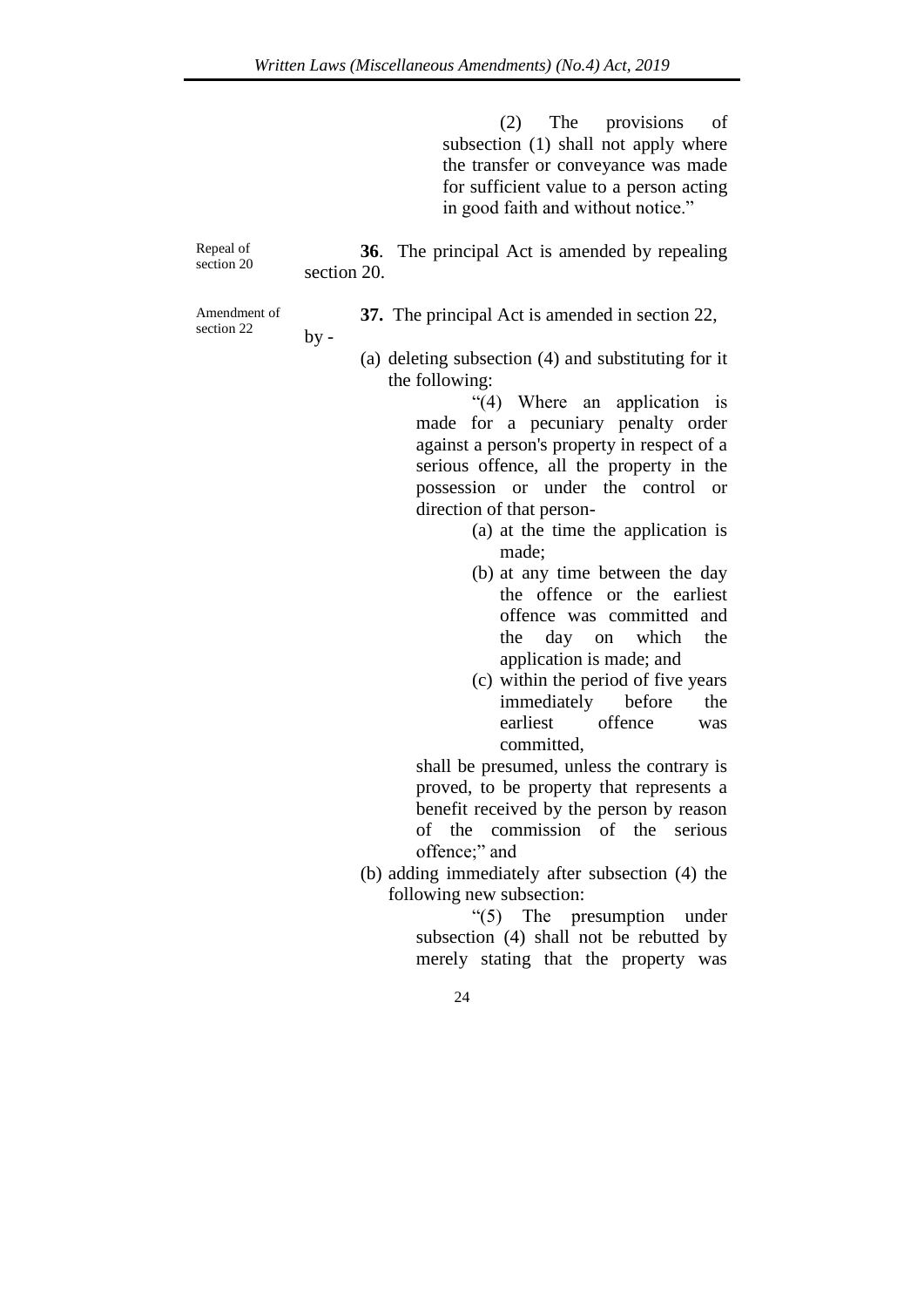obtained from the offence that was not prosecuted."

(c) renumbering subsections (5) to(7) as subsections (6) to (8).

Amendment of section 23 **38.** The principal Act is amended in section 23(2), by inserting the words "or any other registered entity" between the words "any trust" and "that has" appearing in paragraph (b).

Amendment of section 30

**39**. The principal Act is amended in section 30, by deleting subsection (2) and substituting for it the following:

> "(2) The Director of Public Prosecutions shall name as respondents to an application under subsection (1) only those persons who own, possess or control the tainted property.

(3) Notice prescribed under section 10 shall apply *mutatis mutandis* in the application made under this section.

(4) The High Court may require notice to be given to any person who in the opinion of the Court appears to have an interest in the property.

(5) A person, who claims an interest in the property may appear and adduce evidence at the hearing of the application.

(6) Where the High Court is satisfied that a tainted property which is the subject of the application is the property referred to in subsection (1), the Court shall order that the property be forfeited to the United Republic.

(7) Where the Court refuses an application under subsection (1), the Court shall make an order that describes the property and declare that it is not the property referred to in that subsection.

(8) Where the Court is satisfied that the owner of the tainted property referred to in subsection (6)-

- (a) has an interest in the property which is the subject of the application; and
- (b) has exercised reasonable care to ensure that the property would not be a tainted property;
	- 25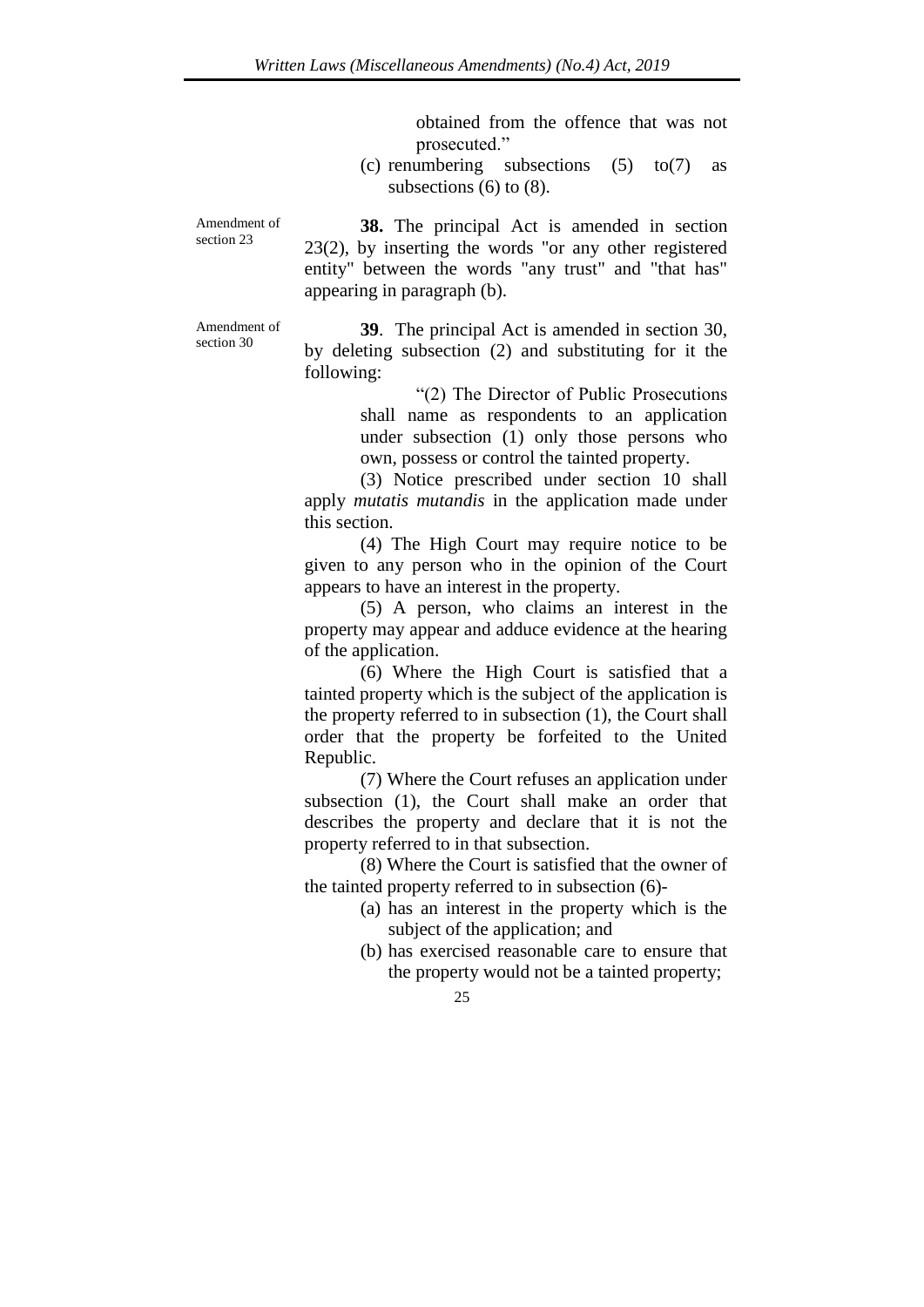the Court shall make the order that the interest shall not be affected by forfeiture order.

(9) A person who claims an interest in property that has been forfeited and who has not been given notice under subsection (4), may make an application to the High Court to vary or set aside an order made under subsection (6) not later than sixty days after the day on which the forfeiture order was made."

Amendment of section 38

**40**. The principal Act is amended in section 38, by deleting subsection (1) and substituting for it the following:

> "(1) The Director of Public Prosecutions may make an *ex parte* application to the court for a restraining order against the property of a person who -

- (a) is under investigation or has been charged with or convicted of a serious offence including the property of a person other than the person who is under investigation or has been charged with or convicted of a serious offence; or
- (b) cannot be brought to court but his property is subject to forfeiture under this Act or any other law including the property of any other person in which he has interest or the property which is under his control or direction."

Repeal and replacement of section 39

**41**. The principal Act is amended by repealing section 39 and substituting for it the following:

"Ground for issuing restraini ng order **39.**-(1) Where an application for a restraining order is made against a property the court shall, subject to this section, issue a restraining order against the property.

> (2) Where the application is made before a person is charged, the court shall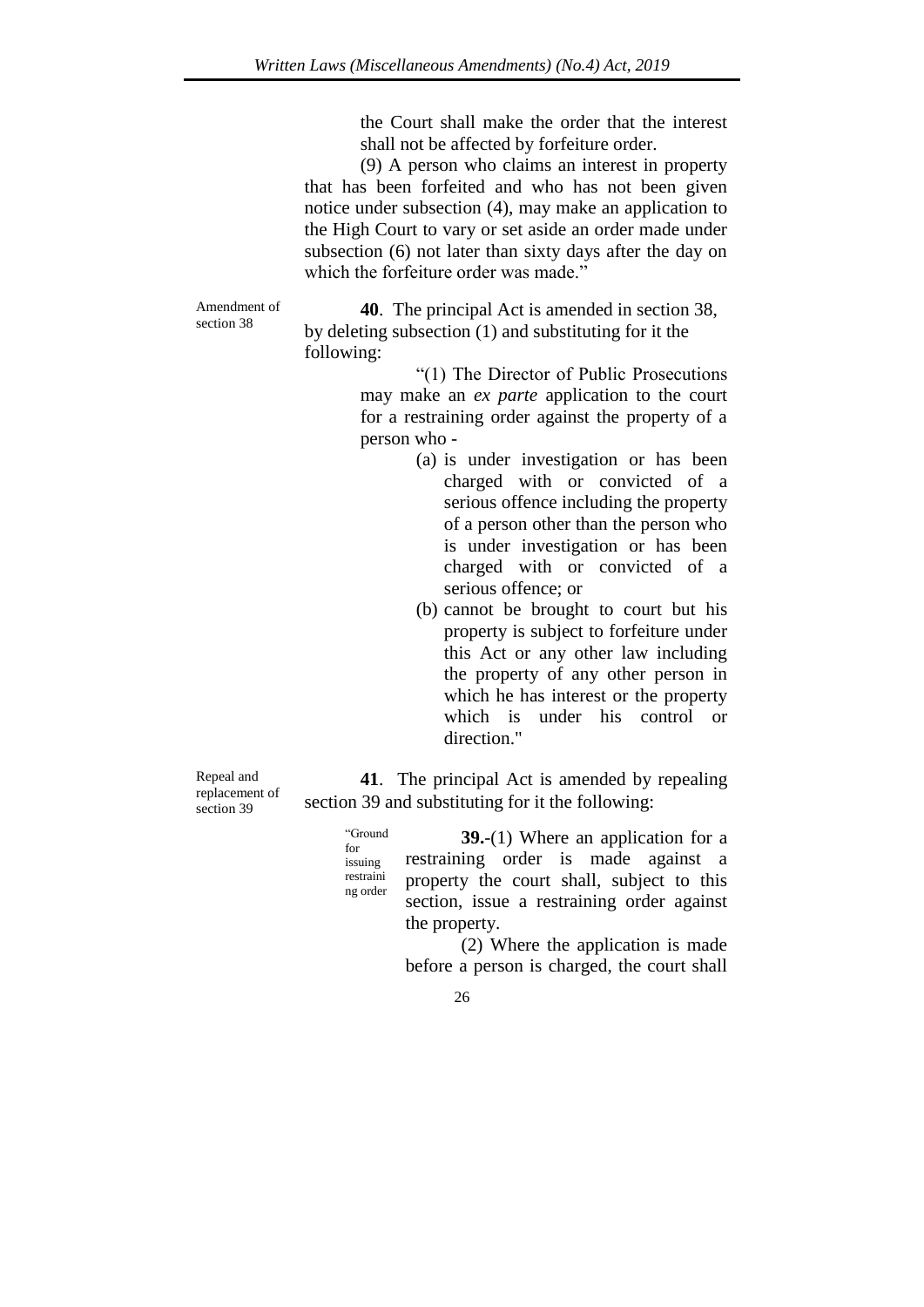not issue a restraining order unless the court is satisfied, having regard to the matters contained in the affidavit, that reasonable steps have been taken to investigate the offence and the person is likely to be charged with the offence.

(3) Where the respondent has not been convicted, the court shall not issue a restraining order unless the court is satisfied that-

- (a) there are reasonable grounds to believe that the respondent committed the offence; and
- (b) the property is tainted or the respondent derived benefit from the commission of the offence.

(4) Where the respondent has been convicted, the court shall not issue the restraining order unless-

- (a) it is satisfied that the respondent has been convicted of a serious offence; and
- (b) the respondent derived a benefit, directly or indirectly from the commission of the offence.

(5) Where a restraining order is sought against property of a person other than the respondent, the court shall not issue the restraining order unless there are reasonable grounds to believe that-

- (a) the property is tainted; or
- (b) the respondent has an interest in the property or the property is under control or direction of the respondent who derived a benefit, directly or indirectly, from the commission of a
- 27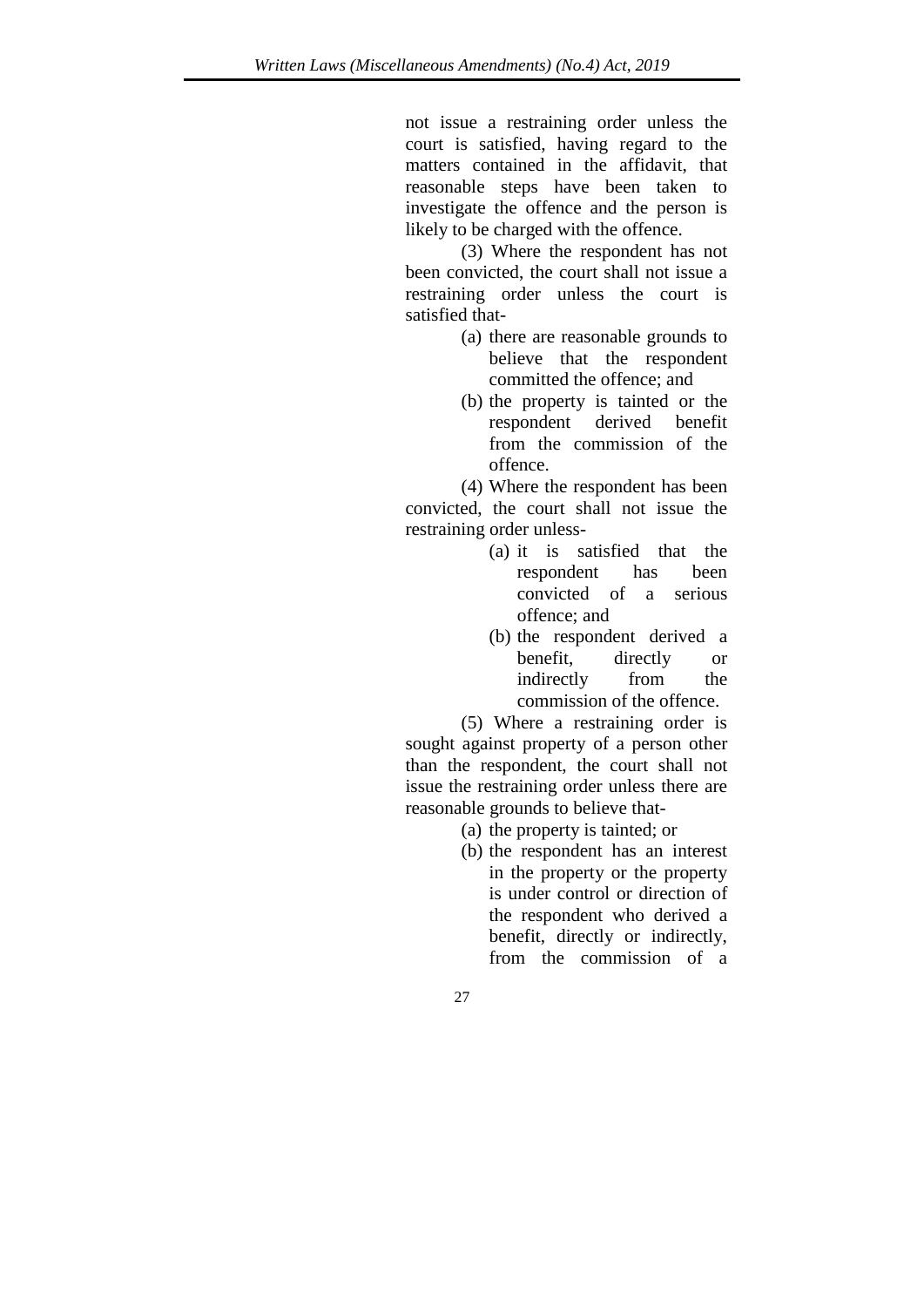serious offence.

(6) Where a restraining order is sought against property of a person who cannot be brought to court, the court shall not issue the restraining order unless there are reasonable grounds to believe that the property shall be forfeited under this Act or any other law.

(7) A restraining order shall be granted in respect of property whether or not there is any risk of the property being disposed of or otherwise dealt with in a manner that would defeat the operation of any forfeiture or pecuniary penalty order made under this Act.

(8) A restraining order issued before charging under subsection (2) shall operate for twelve months provided that the court may extend the period of twelve months upon application by the Director of Public Prosecutions.

(9) Where a person is charged within the period of twelve months or time so extended, the restraining order shall remain in force until it ceases to have effect in terms of the provisions of section 52.

(10) An application for a restraining order shall be supported by an affidavit of the investigator setting out grounds of his belief under subsection (2) to  $(4)$ ."

Repeal of section 56

**42**. The principal Act is amended by repealing section 56.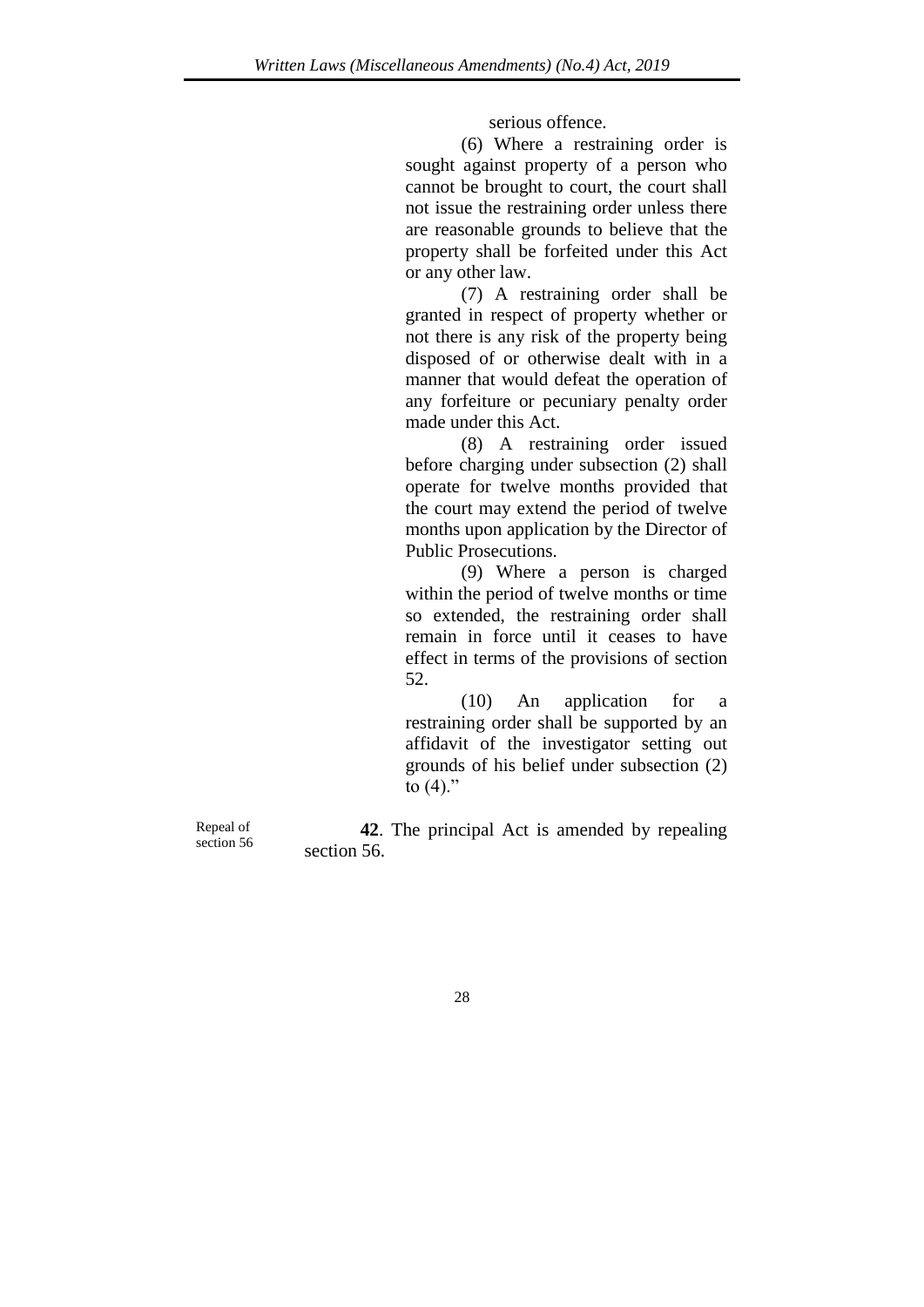### PART XI AMENDMENT OF THE OFFICE OF THE ATTORNEY GENERAL (DISCHARGE OF DUTIES) ACT, (CAP. 268)

Constru-ction Cap.268 **43**. This Part shall be read as one with the Office of the Attorney General (Discharge of Duties) Act, hereinafter referred to as the "principal Act". Addition of section 17A **44.** The principal Act ia amended by adding immediately after section 17 the following new section: "Restriction to

> practise as advocate

Cap.341

**17A**. A Law Officer or State Attorney shall not, for the whole period of service as a Law Officer or State Attorney, practice as an advocate."

## PART XII AMENDMENT OF THE TANGANYIKA RED CROSS SOCIETY ACT, (CAP. 66)

Construction Cap.66 **45.** This Part shall be read as one with the Tanganyika Red Cross Society Act, hereinafter referred to as the "principal Act".

Amendment of long title

**46**. The principal Act is amended by deleting the long title and substituting for it the following:

> "An Act to provide for establishment of Tanzania Red Cross Society and to provide statutory protection for the emblems and for matters connected therewith.".

General amendment **47.** The principal Act is amended generally by deleting the word "Tanganyika" wherever it appears in the Act and substituting for it the word "Tanzania."

Addition of section 1A **48.** The principal Act is amended by adding immediately after section 1 the following new section: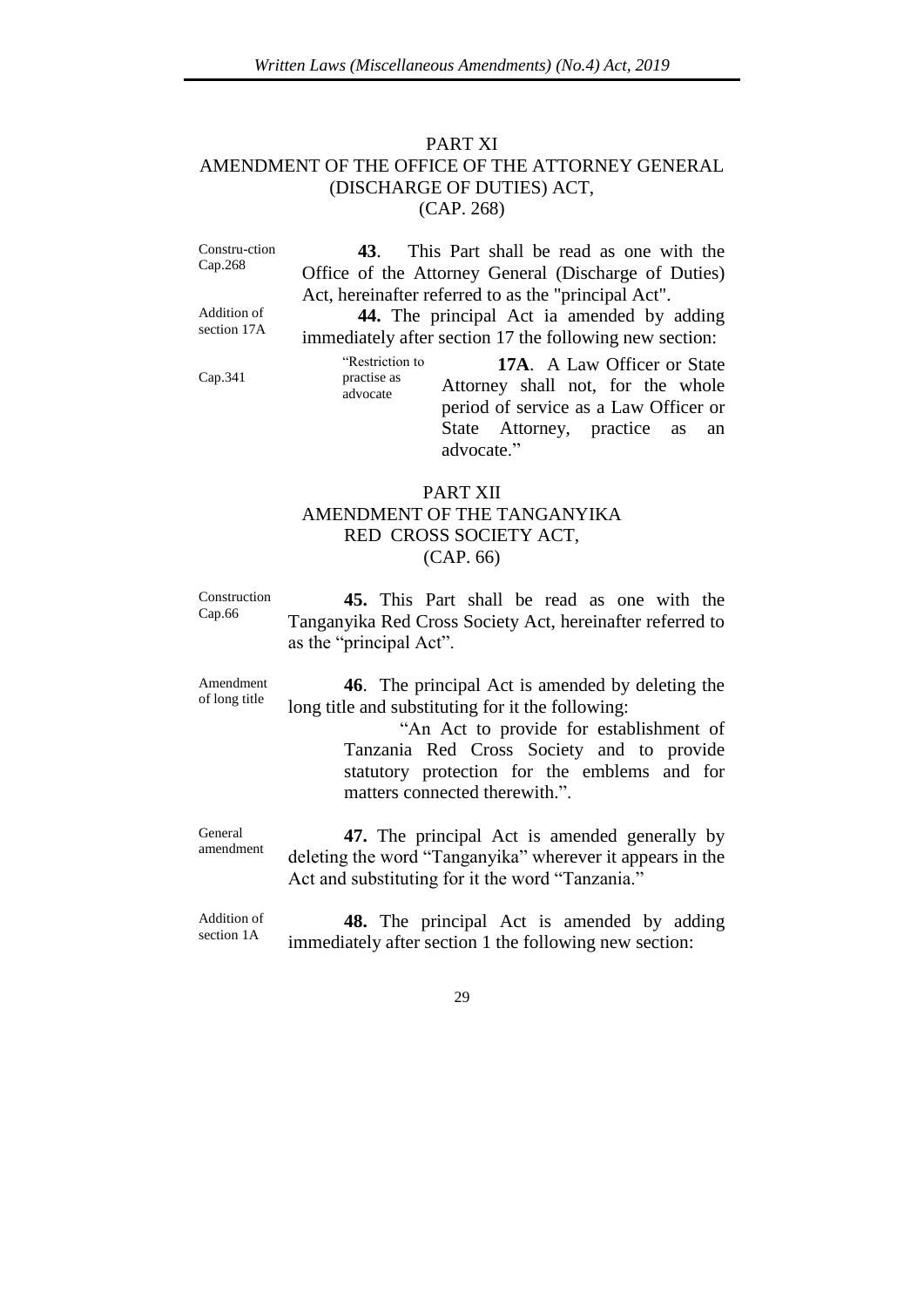"Applicat ion

**1A**. This Act shall apply to Mainland Tanzania as well as Tanzania Zanzibar."

Amendment of section 2

**49.** The principal Act is amended in section 2, by inserting in their appropriate alphabetical order the following new definitions:

""Conventions" means the four Geneva Conventions and the additional Protocols made thereunder;

"emblem" means the red cross or the red crescent;

"International Red Cross and Red Crescent Movement" means the International Committee of the Red Cross (ICRC), the International Federation of Red Cross and Red Crescent Societies and the various national Red Cross or Red Crescent societies:

"Minister" means the Minister responsible for legal affairs;

"red cross" when used to signify a heraldic emblem, means an emblem depicting a red crescent moon, on white ground."

Amendment of section 3

**50.** The principal Act is amended by deleting section 3 and substituting for it the following:

"Reestablishment of society

**3**.-(1) There shall continue to be established and constituted the Tanzania Red Cross Society which shall be a member of the International Federation of the Red Cross and Red Crescent Societies, and is recognized as the sole national Red Cross Society for the United Republic.

(2) The society shall be a voluntary aid Society and auxiliary to the public authorities in accordance with the 1949 Geneva Conventions and their additional protocols.

(3) The Society shall be a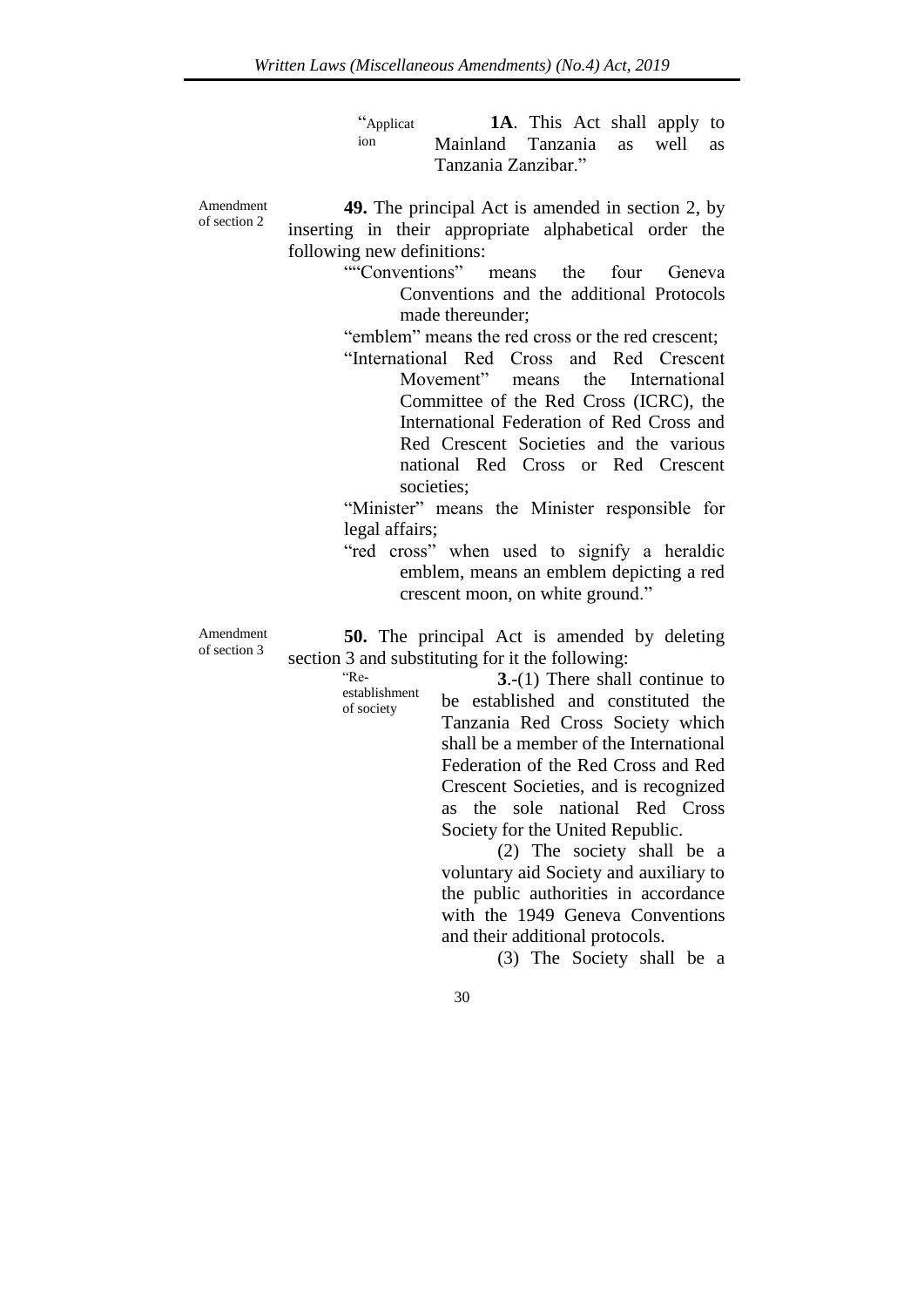body corporate having perpetual succession and a common seal capable of suing and being sued and which shall have the power of holding, purchasing and otherwise acquiring, and disposing of property both movable and immovable."

Amendment of section 7

**51.** The principal Act is amended by deleting section 7 and substituting it the following:<br>"Offences  $\frac{7-(1)}{2}$  Any person

 $7.-(1)$  Any person who, falsely and with intent to deceive or defraud-

- (a) holds himself out to be a member of or an agent for the Society for the purpose of soliciting, collecting or receiving money or other property; or
- (b) wears or displays the emblem or any colourable imitation thereof for the purpose of inducing the belief that he is a member of or an agent for the Society or that he has been recognized by the Society as possessing any qualification for administering first-aid or other treatment for injury or sickness,

commits an offence and shall be liable on conviction to a fine of not less than one million but not exceeding two million shillings or to imprisonment for a term of not less than three years but not exceeding five years or to both.

31 (2) Where an offence contemplated in this section has been committed for which any corporate body is or was liable to prosecution, any person who was, at the time of the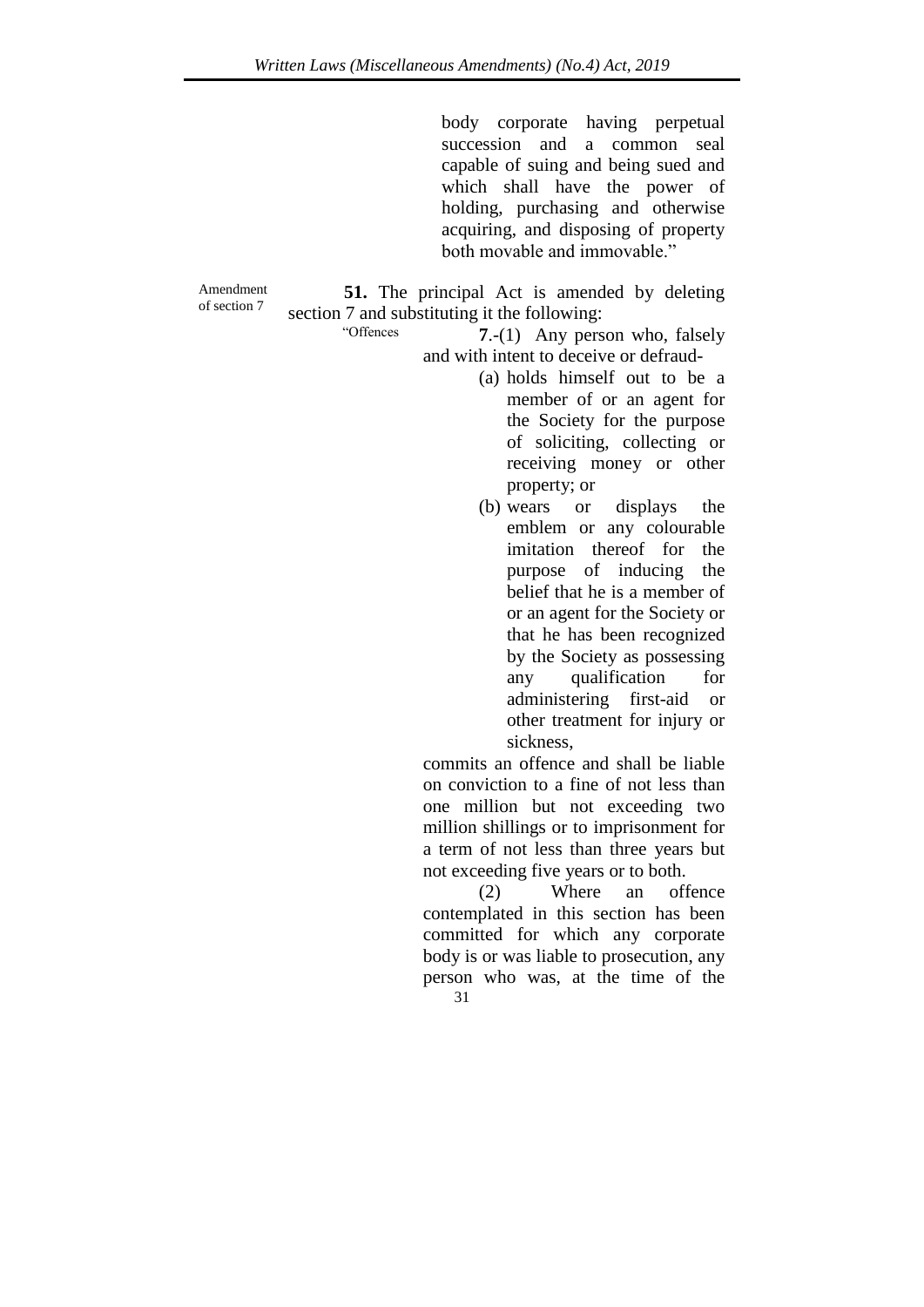commission of the offence, a director or a member of the management the corporate body and who knew of or could have prevented the commission of the offence, is guilty of the said offence, either jointly with the corporate body or part there from, and on conviction shall be liable to the punishment provided for in this section."

**52**. The principal Act is amended by adding immediately after section 7 the following:

> "Emblem and compliance of usage

**7A.**-(1) The emblem of the Red Cross and Red Crescent are protected in the manner provided for in this Act and in the Conventions.

(2) The emblem may only be used-

- (a) as a sign that persons and equipment fall under protection of the Conventions;
- (b) to show that persons or equipment are connected to the International Red Cross and Red Crescent movement;
- (c) with the authorization of the Minister responsible for defence affairs in respect of personnel and equipment of Tanzania Peoples Defence Forces; or
- (d) in the manner as otherwise authorized by regulations made by the Minister in that regard.

(3) Subject to subsection (2) the Minister shall ensure compliance and take appropriate measures to prevent

Addition of sections 7A and 7B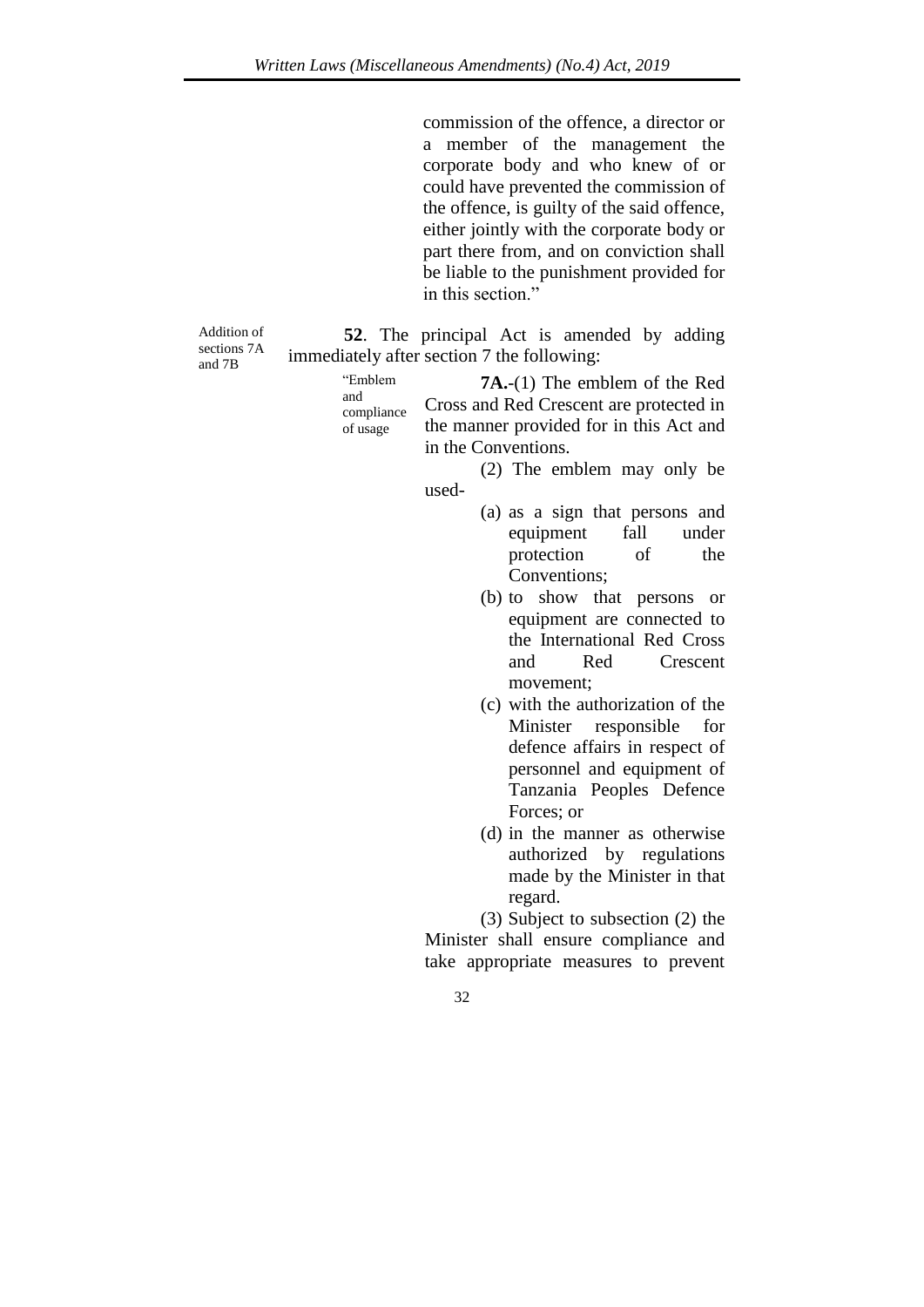any misuse of the emblem.

(4) The Society shall, in the performance of its functions -

- (a) cooperate with the Minister responsible for defence affairs;
- (b) inform such Minister of any misuse of the emblem which has come to its knowledge, and
- (c) cooperate with the Government and other authorities in proceedings relating to the use or misuse of the emblem.

Powers to make regulations

**7B**. The Minister may make regulations or rules for better carrying out the provisions of this Act."

33

**\_\_\_\_\_\_\_\_**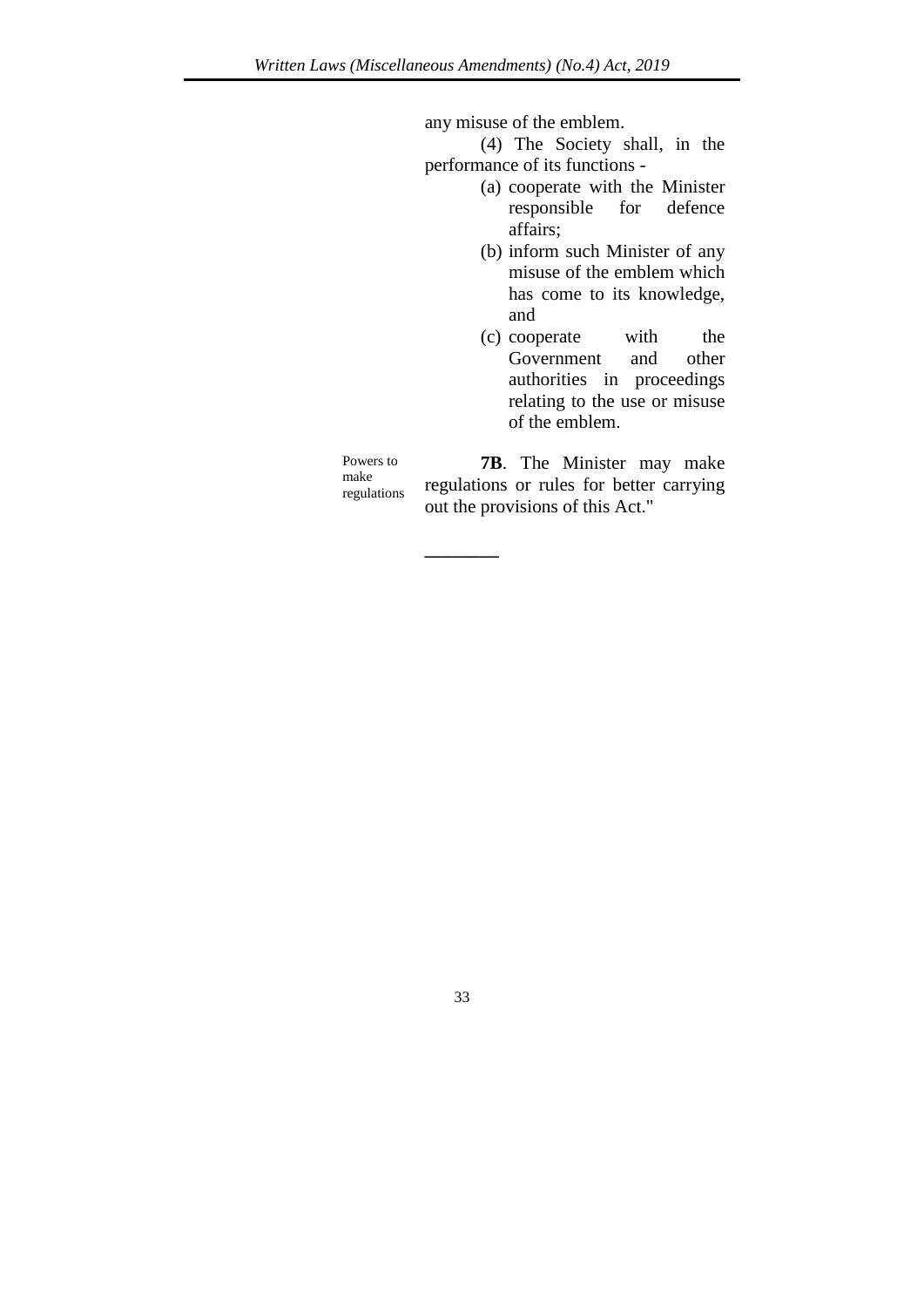## **OBJECTS AND REASONS \_\_\_\_\_\_\_\_\_**

This Bill proposes to amend Eleven laws namely the Advocates Act, Cap. 341, the Births and Deaths Registration Act, Cap. 108, the Criminal Procedure Act, Cap. 20, the Extradition Act, Cap. 368, the Government Proceedings Act, Cap. 5, the Magistrates Courts Act, Cap. 11, the National Prosecution Service Act, Cap.408, the Prevention and Combating of Corruption Act, Cap.329, the Proceeds of Crime Act, Cap.256, the Office of the Attorney General (Discharge of Duties) Act, (Cap.268), the Tanganyika Red Cross Society Act, Cap 66.

The proposed amendments intend to keep updated and harmonise the respective laws with changes so far observed in their implementation.

This Bill is divided into Twelve Parts. Part I deals with preliminary provisions which includes the title of the Bill and the manner in which the laws proposed to be amended, are amended in their respective Parts.

Part II proposes amendment to the Advocates Act, Cap.341, whereby, section 3 is amended with a view to aligning the Act with subsequent changes that took place in the organisational structure of the Office of the Attorney General. The changes are outcome of the Government Notices Nos. 48, 49, and 50 of 2018 which require the Director of Public Prosecutions and the Solicitor General be recognised as advocates under this Act and the Notary Public and Commissioners for Oaths Act. Section 34 is amended by adding subsection (2) so as to restrict Law Officers and State Attorneys from being issued with practicing certificates. The proposed amendment aims at restricting Law Officers and State Attorneys and lawyers in public service to practise law as advocates.

Part III amends the Births and Deaths Registration Act, Cap 108. The amendments intend to enhance the system of registration of births and deaths for purposes of enabling the Government to plan and allocate its resources, accordingly. The amendments further aim at empowering Ward and Village Executive Officers as assistant registrars after being delegated with such powers by the Registrar General. The objective of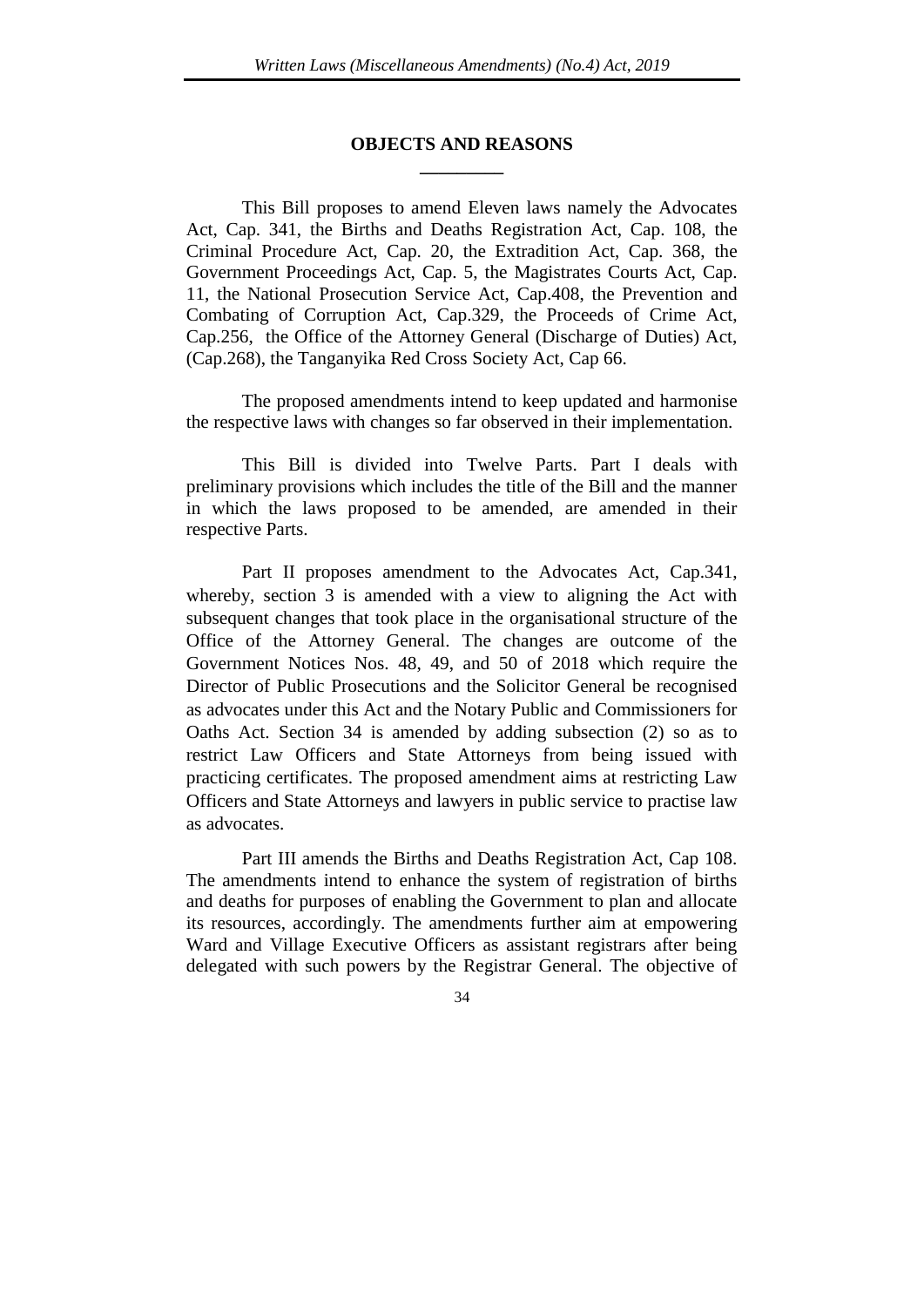the amendment is to devolve services closer to the community. Further, the amendments propose a new provision to enable registration of deaths occurring outside Tanzania. Furthermore, the amendments set out procedures to be followed in the process of adoption and issuance of registration certificates, upon adoption.

Part IV provides for amendments of the Criminal Procedure Act, Cap. 20. The purposes of the amendment is to introduce plea bargaining system in the country. The system will allow negotiation in a criminal case between the prosecutor and the accused, whereby the accused will agree to plead guilty to a particular offence charged or a lesser offence or to a particular count or counts in a charge with multiple counts in return for some concession from the public prosecutor which may not be limited to lenient sentence or withdrawal of other counts. Further, the Part proposes addition of new sections 194 which provides procedures for plea bargaining agreement, consequences of a plea bargaining agreement, the format of the plea bargaining agreement and procedure for registration of a plea bargaining agreement. The amendment intends to empower the Chief Justice to make and give directives for better carrying out of the provisions relating to plea bargaining. The introduction of this system in the country will reduce case backlogs and ensure timely delivery of justice as well as reducing inmate congestions in prison facilities.

Furthermore, the amendment in section 219 intends to replace the term "criminal lunatic" with the term "mentally disordered offender". This is due to the fact that the proper words used for a defendant who is intending to raise a defence on such situation, is recognized as "mentally disorder defender.". The term was introduced through the enactment of the Mental Health Act, Cap.98, in 2008.

Part V proposes amendments to the Extradition Act, Cap 368 by adding a new section 8A immediately after section 8. This amendment aims to give mandate to the Minister responsible for legal affairs to surrender a fugitive criminal to any person duly authorized by the country from which the requsition for surrender proceeded.

Part VI of the Bill proposes amendment to the Government Proceedings Act, Cap. 5 by introducing the Solicitor General as an Advocate of the Attorney-General. The proposal requires all persons to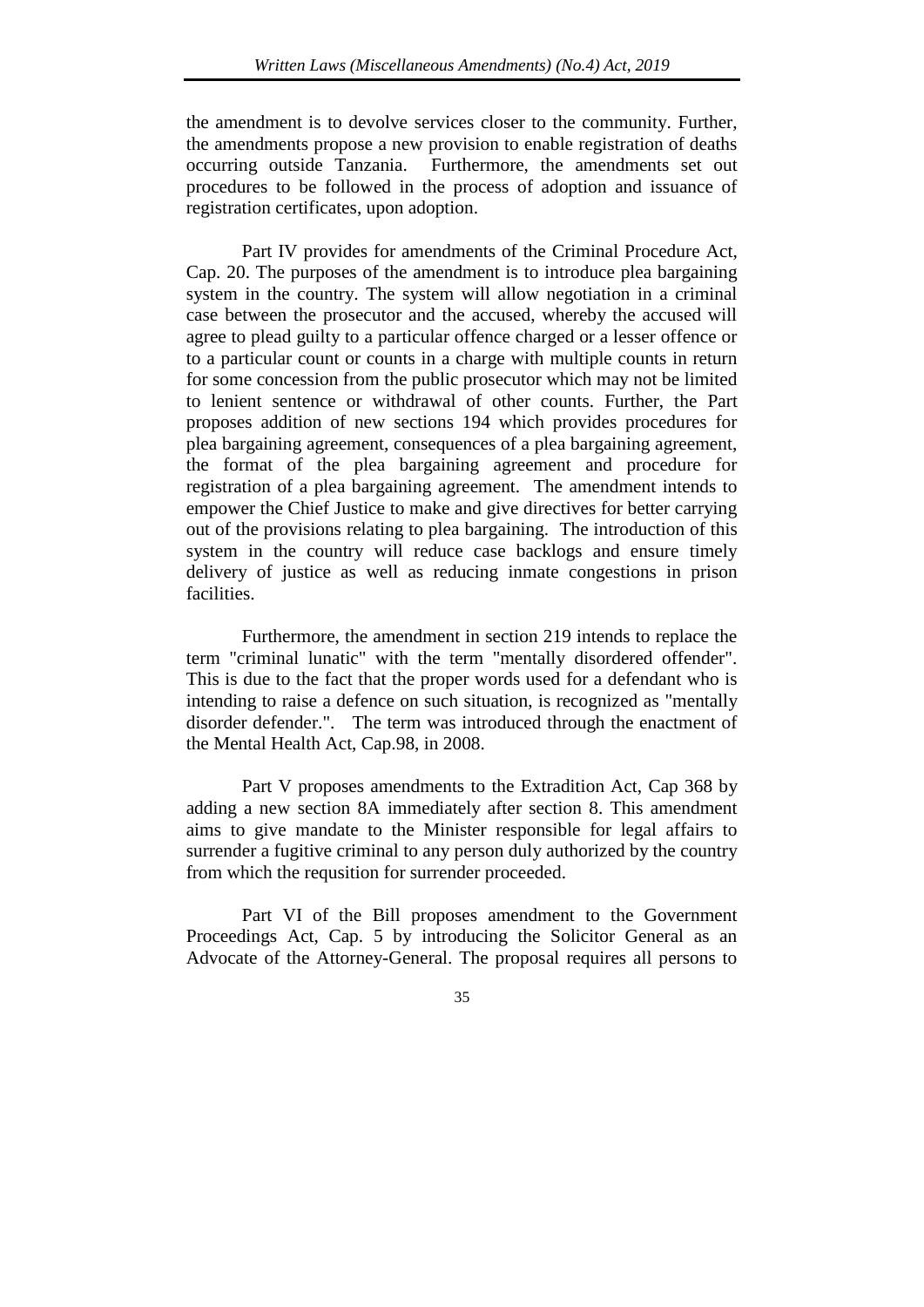submit to the Solicitor General a copy of the notice to sue in all suits against the Attorney General in order to give him ample time to prepare for defence. Further, the Attorney General is empowered to give instructions to the Solicitor General to proceed or terminate any proceedings pending in court. A new section 6A is proposed to be added with a view to empower the Attorney General to intervene in any suit or matter instituted by against the Government. It is also proposed that where the Attorney General intervenes in such suit or matter there won't be a requirement to issue a ninety days notice as stipulated by the Government Proceedings Act, Cap. 5.

Part VII proposes amendments to the Magistrates' Courts Act, Cap 11. The proposed amendment of section 40(3) is intended to enhance the pecuniary jurisdiction of commercial cases in subordinate courts. The amendment aims at reducing backlog of cases triable in the High Court Commercial Division.

Part VIII of the Bill proposes to amend the National Prosecutions Service Act, Cap. 430 by amending section 9. The proposed amendments intend to decentralize the powers of the Director of Public Prosecutions on issues related to issuance of consents to offences which require his consent before they are commenced in courts of law. This will speed the process of obtaining his consent and this time around the same will be issued in respective regions without the necessity of sending the files to the headquarters of the National Prosecutions Services according to the threshold set by the Director of Public Prosecutions. Also this part proposes to add a new section 9A with intent to give the Director more control on compounding of offences and requiring authorized Officers to furnish or submit reports on compounding offences.

Part IX of the Bill proposes to make amendments in the Prevention and Combating of Corruption Act, Cap 329. The proposed amendments intend to align the powers of the Director of Public Prosecution and officers under him as provided udner section 57, to issuing consent to commence criminal proceedings in corruption offences, with section 9 of the National Prosecutions Services Act, Cap 430 as amended.

Part X proposes to amend the Proceeds of crime Act, Cap.256. The proposed amendments intend to strengthen the legal measures that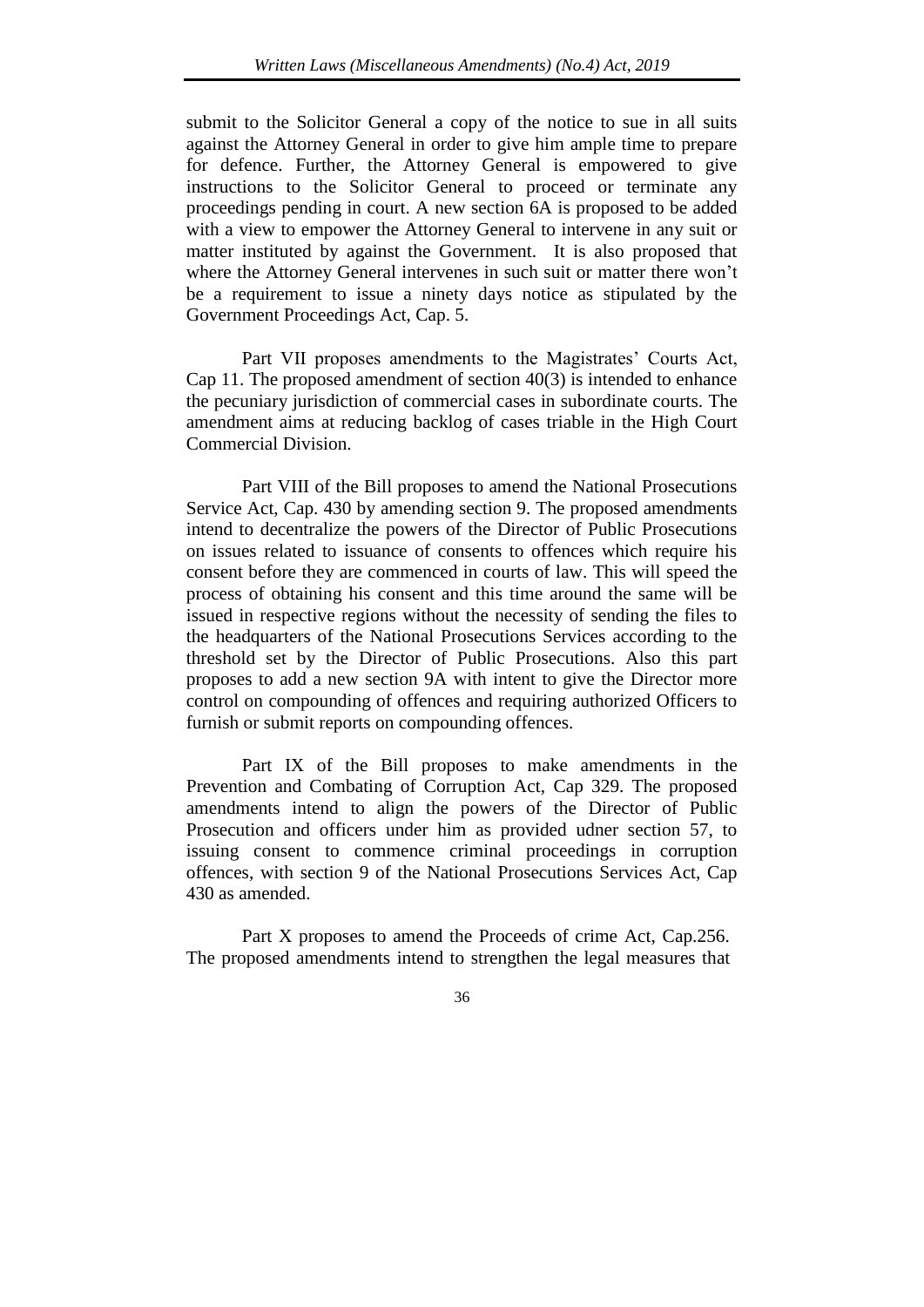will ensure criminals are deprived proceeds of crimes and thereby discourage them from committing property driven crimes, such as corruption, trafficking in narcotic drugs, money laundering and related serious offences. Section 3 is proposed to be amended to widen the scope of the definition of a serious offence in order apply the Proceeds of Crimes Act to all potential offences which generates proceeds which are committed within and outside the country. The current definition is narrow, it does not include all potential criminal offences which are committed in foreign jurisdictions. It is also proposed to repeal the definition of specified offence because there is no longer reference of these phrases in the Act. The part also proposed to repeal section 6. The proposed amendment in section 3 is intended to delete the phrase "specified offence" and substituting for it the phrase "foreign serious offence" which is proper after the former was deleted wherever it appeared in the Act. The reason to repeal section 6 is to avoid repetition since the definition of serious offence is already provided in section 3. In section 9 (1) it is proposed to add properties of corresponding value in the list of properties that can be confiscated.

Amendmenet to section 10(1) on the other hand, proposed to remove the mandatory period of 14 days for service of an application to the respondent in order to provide flexibility for service of the application where it is not practically possible to serve the application within 14 days. Moreover, the proposed amendments in section 14 aim at introducing new sections 14A and 14B are intended to void actions or arrangements that may prejudice the Government's ability to recover property that is subject to forfeiture. This amendment will discourage fraudulent acts calculated to prevent the Government from confiscation of criminal assets such as disposition or transfer of properties that are restrained to secure them for confiscation. The proposed amendments in sections 20,22,30,38 and 39 are intended to strengthen efforts of depriving criminals to getting advantage of the proceeds or benefits of crime. Lastly, the proposed amendments in section 43(1) (d) are intended to repeal paragraph (d) which imposes unnecessary requirement for the Government to give undertaking to pay damages or costs arising from the granting of restraining order in order which is already taken care of by the Government Proceedings Act.

Part XI of the Bill proposes to amend the Office of the Attorney General (Discharge of Duties) Act, Cap. 268. A new section 17A is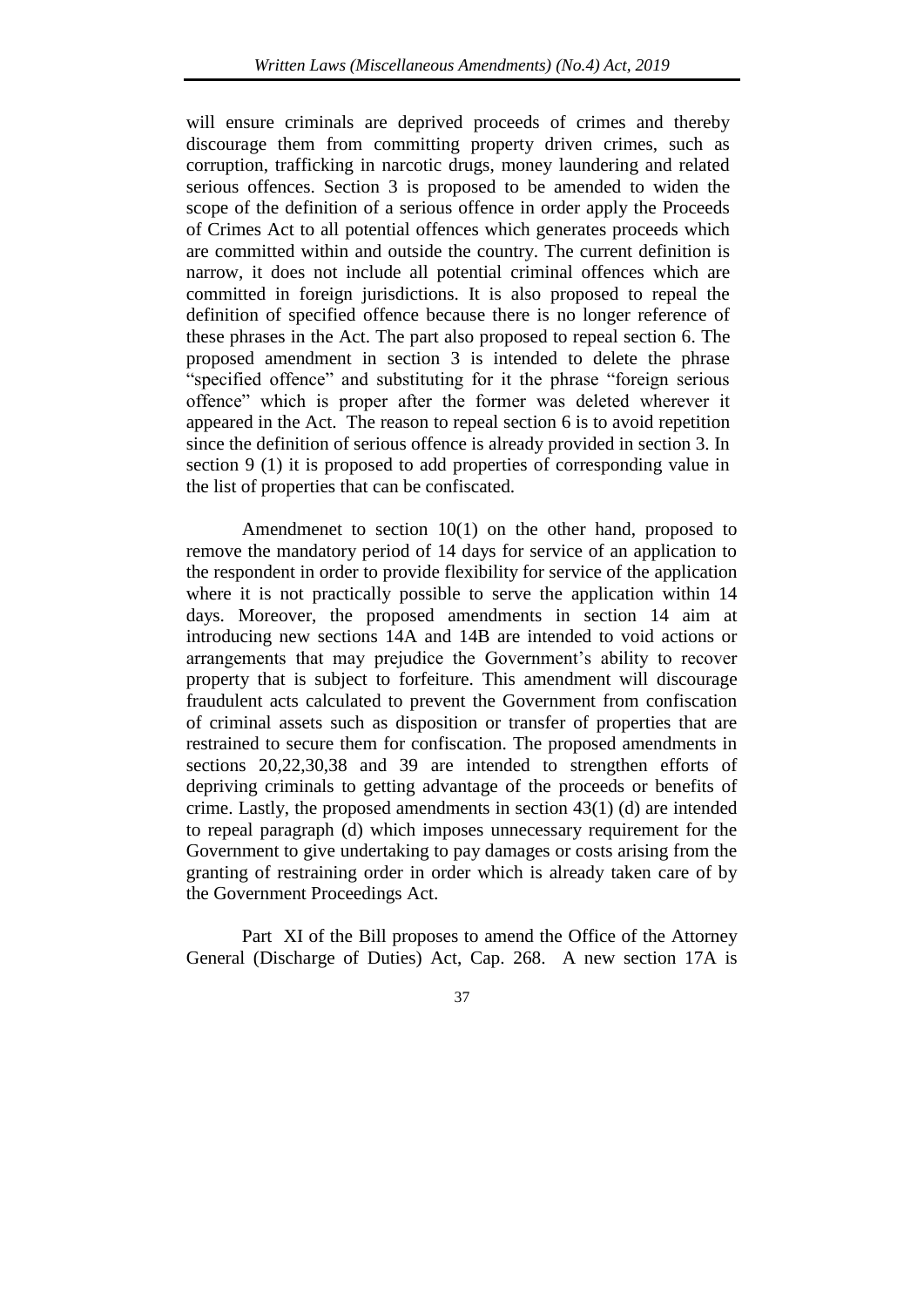proposed to be added so as to restrict Law Officers and State Attorneys from practising as advocates.

Part XII proposes amendment to the Tanganyika Red Cross Act by deleting the title "Tanganyika" and replacing it with the title "Tanzania". The aim is to give mandate to the society to extend its function to Tanzania Zanzibar. Further, the amendments intend to reestablish the Tanzania Red Cross Society and expand the definitions and its mandate in the country and at the international level for purposes of implementing the four Geneva Conventions and the Protocols additional to those Conventions. Section 7A is amended to provide for the meaning of the emblem and restrictions on its use.

## **MADHUMUNI NA SABABU \_\_\_\_\_\_\_**

**\_\_\_\_\_\_\_**

Muswada huu unapendekeza marekebisho katika Sheria Kumi na Moja zifuatazo; Sheria ya Mawakili, Sura ya 341, Sheria ya Usajili ya Vizazi na Vifo, Sura ya 108, Sheria ya Mwenendo wa Mashauri ya Jinai, Sura ya 20, Sheria ya Urejeshwaji wa Wahalifu, Sura ya 368, Sheria ya Mashauri dhidi ya Serikali, Sura ya 5, Sheria ya Mahakama za Mahakimu Wakazi, Sura ya 11, Sheria ya Taifa ya Mashitaka, Sura 430, Sheria ya Kuzuia na Kupambana na Rushwa, Sura ya 329, Sheria ya Mapato yatokanayo na Uharifu, Sura ya 256, Sheria ya Utekelezaji wa Majukumu ya Ofisi ya Mwanasheria Mkuu wa Serikali, Sura 268 na Sheria ya Chama cha Msalaba Mwekundu Tanzania, Sura ya 66.

Mapendekezo ya marekebisho yanalenga kuondoa mapungufu ambayo yamejitokeza katika Sheria hizo wakati wa utekelezaji wa baadhi ya masharti katika Sheria husika.

Muswada huu umegawanyika katika Sehemu Kumi na Mbili. Sehemu ya Kwanza inahusu masharti ya utangulizi ambayo yanajumuisha jina la Muswada na namna ambavyo masharti mbalimbali ya sheria yanavyopendekezwa kurekebishwa.

Sehemu ya Pili inapendekeza marekebisho kwenye Sheria ya Mawakili, Sura ya 341, ambapo kifungu cha 3 kinapendekezwa kufanyiwa marekebisho kwa lengo la kuwianisha Sheria na mabadiliko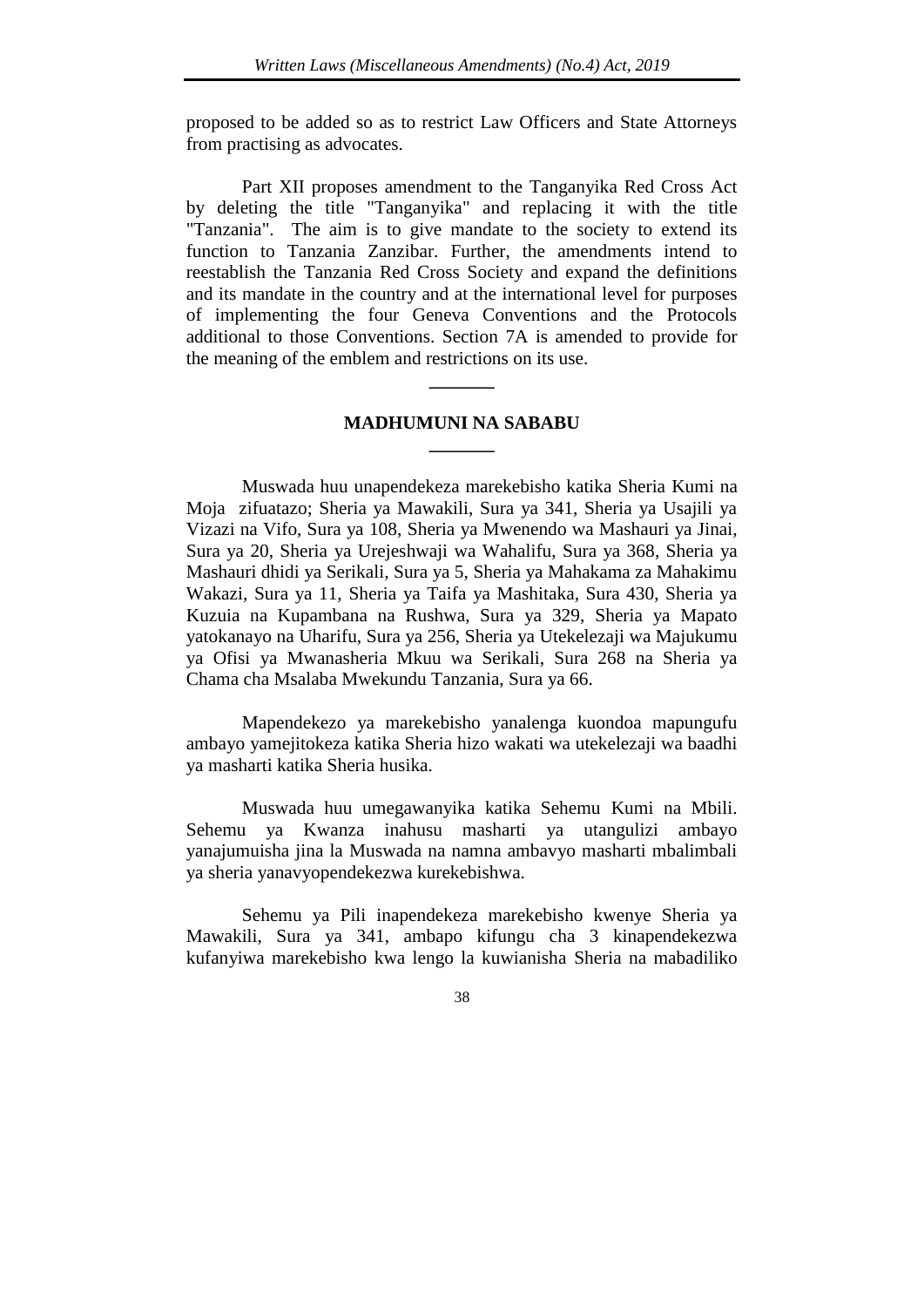yaliyofanyika kwenye Muundo wa Ofisi ya Mwanasheria Mkuu wa Serikali. Mabadiliko hayo ni matokeo ya Matangazo ya Serikali Namba 48, 49 na 50 ambayo yalimtaka Mkurugenzi wa Mashtaka na Wakili Mkuu wa Serikali watambulike kuwa mawakili kwa namna Sheria hii na Sheria ya Kamishna wa Viapo zinavyohusika. Aidha, kifungu ch 34 kinakusudiwa kurekebishwa kwa kuongeza kifungu kidogo cha (2) kwa lengo la kuzuia Mawakili wa Serikali na wanasheria katika utumishi wa umma kufanya kazi za uwakili wa kujitegemea.

Sehemu ya Tatu inapendekeza marekebisho kwenye Sheria ya Usajili wa Vizazi na Vifo, Sura ya 108. Marekebisho haya yanalenga kupanua wigo wa mfumo wa usajili wa vizazi na vifo kwa madhumuni ya kuiwezesha Serikali kupanga na kusambaza rasilimali kwa wananchi kwa ufanisi. Marekebisho haya yanawatambua Watendaji wa Kata na Vijiji kuwa wasajili wasaidizi baada kukasimiwa mamlaka hayo na Msajili Mkuu. Utaratibu huu utasogeza huduma karibu zaidi na jamii. Marekebisho haya pia yanalenga kusajili hata vifo vitakavyotokea nje ya Tanzania. Marekebisho katika Sheria hii yanalenga pia kuweka utaratibu utakaofuatwa wakati wa kuasili mtoto (adoption) na utaratibu wa kutoa hati ya usajili baada ya uasili wa mtoto.

Sehemu ya Nne inapendekeza marekebisho kwenye Sheria ya Mwenendo wa Mashauri ya Jinai, Sura ya 20. Madhumuni ya marekebisho haya ni kuweka mfumo rasmi na unaotambulika wa makubaliano ya awali ya makosa ndani ya nchi. Makubaliano ya awali ya makosa kwa mujibu wa marekebisho haya yatakuwa ni makubaliano kwenye kesi za jinai kati ya mwendesha mashtaka na mtuhumiwa ambapo mtuhumiwa anakiri kosa dhidi ya makosa aliyoshtakiwa au anakiri kosa dogo miongoni mwa makosa mbalimbali aliyoshtakiwa baada ya kukubaliana na mwendesha mashtaka kuwa kukiri kwake kutampunguzia uzito wa adhabu. Mapendekezo ya marekebisho ya kifungu cha 194 yanalenga kuweka utaratibu wa makubaliano ya awali, matokeo ya kukiri makosa, mwongozo wa makubaliano ya awali pamoja na utaratibu wa usajili wa makubaliano ya awali. Kuanzishwa kwa mfumo huu kutapunguza mlundikano wa kesi na kutahakikisha kuwepo kwa utoaji wa haki ndani ya muda na kupunguza msongamano wa wafungwa magerezani.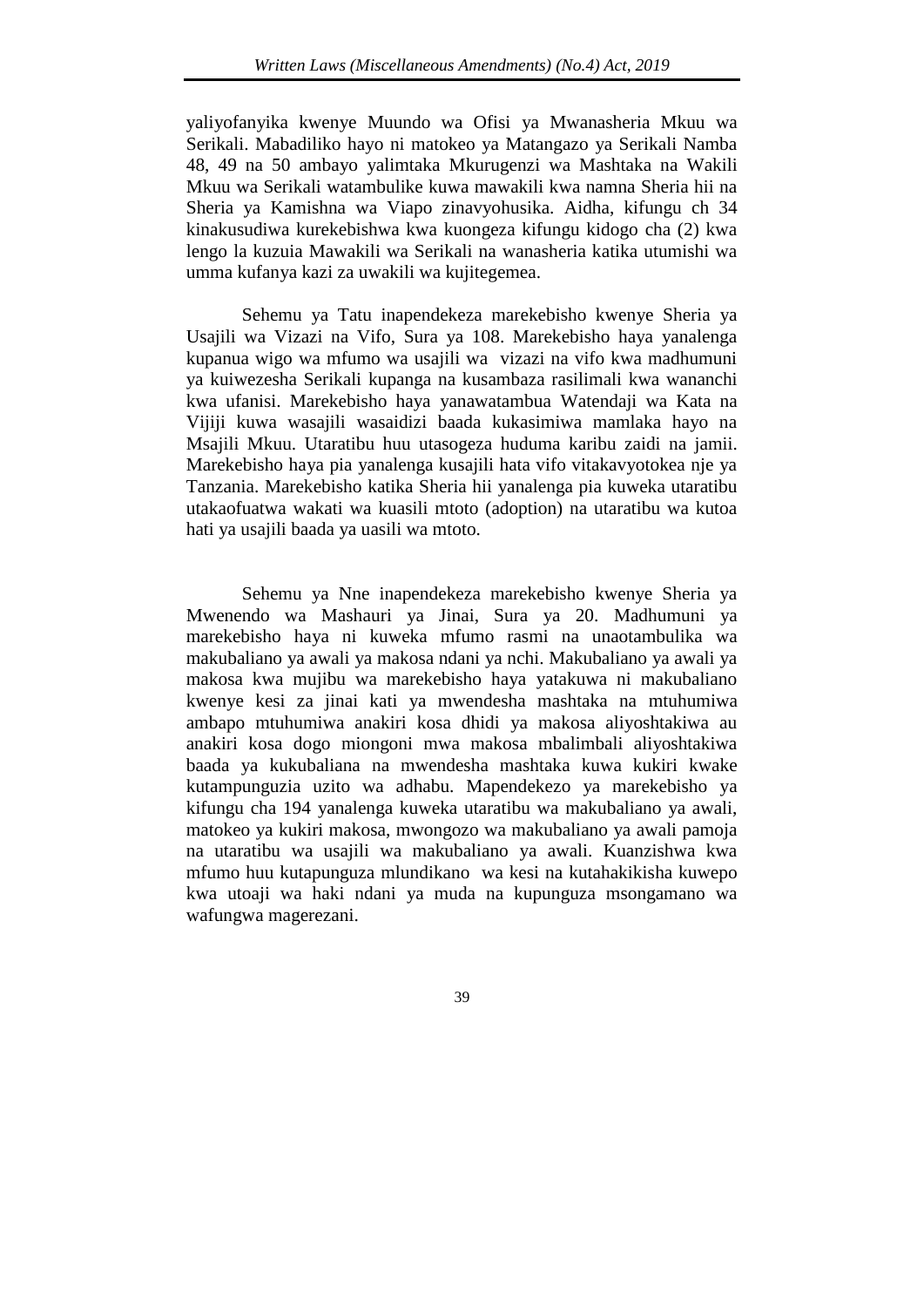Marekebisho ya kifungu cha 219 yanalenga kufuta maneno "criminal lunatic" na badala yake kuweka maneno "mentally disordered offender". Sababu za marekebisho haya zinatokana na matumizi sahihi ya maneno yanayotumika kwa mtu anayetaka kujitetea kutokana na matatizo ya akili, kwa sasa maneno sahihi yaliyokubalika ni "mentally disordered offender ". Maneno haya yalianza kutumika ndani ya Sheria hii kupitia kutungwa kwa Sheria ya Afya ya Akili, Sura ya 98 mnamo mwaka 2008.

Sehemu ya Tano inarekebisha Sheria ya Urejeshaji wa Wahalifu, Sura ya 368 kwa kuongeza kifungu kipya cha 8A kwa lengo la kumuwezesha Waziri anayehusika na masula ya sheria kuwa na mamlaka ya kumkabidhi mhalifu wa nje kwa mtu yeyote aliyeidhinishwa na nchi inayoomba kukabidhiwa mhalifu huyo.

Sehemu ya Sita inapendekeza marekebisho kwenye Sheria ya Mashauri dhidi ya Serikali, Sura ya 5, ambapo Wakili Mkuu wa Serikali anatambuliwa ndani ya Sheria hii. Pale ambapo notisi ya kuishtaki Serikali itatotolewa kwa Mwanasheria Mkuu wa Serikali, inapendekezwa kuwepo na ulazima wa kutoa nakala ya notisi hiyo kwa Wakili Mkuu wa Serikali. Marekebisho pia yanalenga kumuwezesha Mwanasheria Mkuu wa Serikali kutoa maelekezo kwa Wakili Mkuu wa Serikali ya aidha kuendela au kusitisha shauri lililofunguliwa na Serkali. Kifungu kipya cha 6A kinapendekezwa kuongezwa kwa lengo la kumwezesha Mwanasheria Mkuu wa Serikali kuingilia mashauri na kesi zote zilizofunguliwa na Serikali au dhidi ya Serikali. Aidha, inapendekezwa pia, iwapo Mwanasheria Mkuu wa Serikali ataingilia shauri lolote, hakutakuwa na ulazima wa kupewa notisi ya siku 90 kama inavyoelekezwa katika Sheria ya Mashauri dhidi ya Serikali, Sura ya 5.

Sehemu ya Saba inapendekeza marekebisho katika Sheria ya Mahakama za Mahakimu, Sura ya 11. Kifungu cha 40(3) kinakusudiwa kurekebishwa ili kuongeza kiwango cha thamani ya kifedha katika mashauri ya kibiashara ambayo mahakama za chini zinaweza kuyasikiliza. Lengo la marekebisho haya ni kupunguza mlundikano wa mashauri katika Mahakama Kuu Divisheni ya Biashara.

Sehemu ya Nane ya Muswada inapendekeza kufanya marekebisho katika Sheria ya Taifa ya Mashitaka, Sura ya 430, Kifungu cha 9 kinarekebishwa kwa lengo la kuwapa uwezo maofisa walio chini ya Mkurugenzi wa Mashtaka walio mikoani kuweza kutoa vibali na ridhaa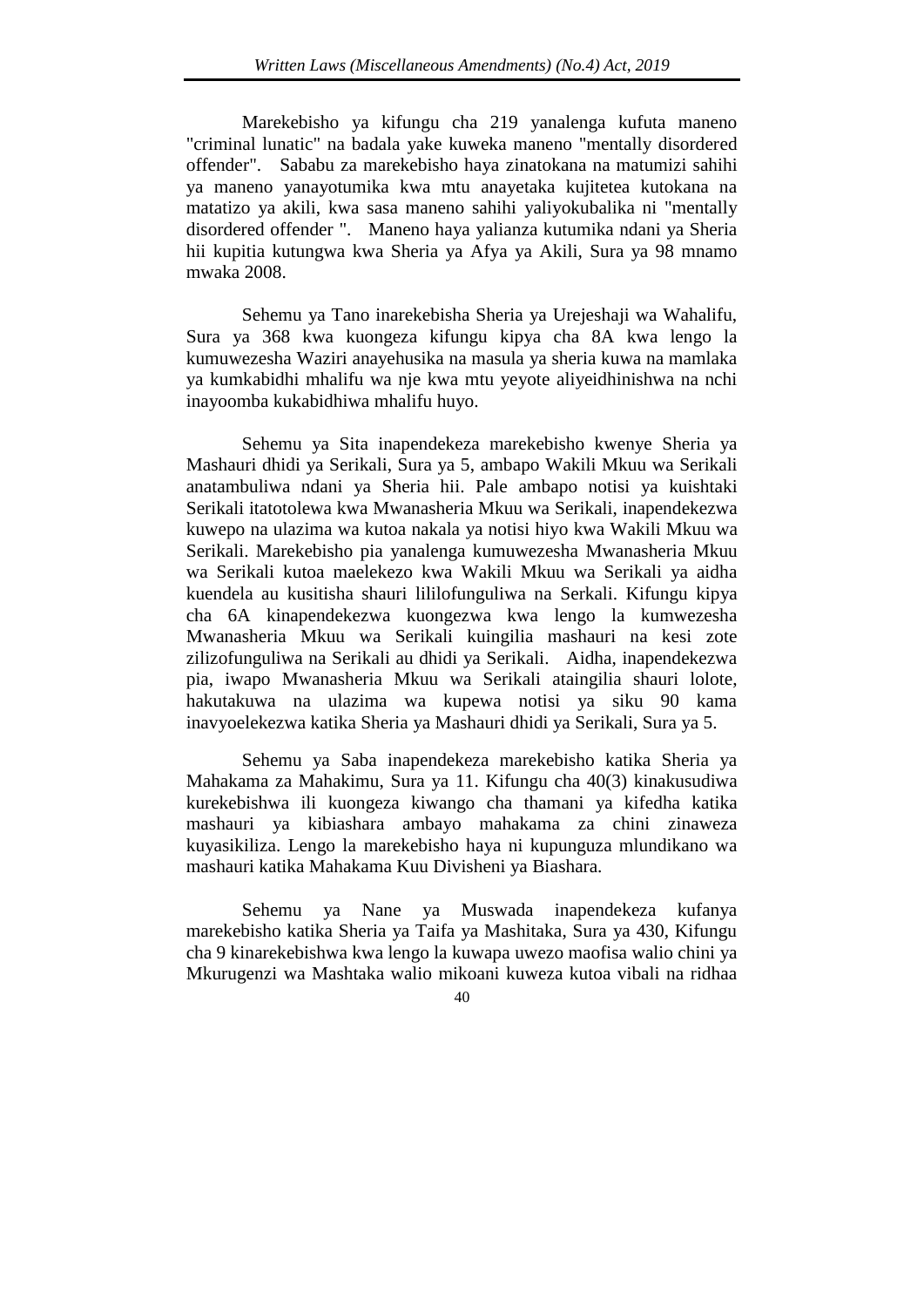za kuendesha mashtaka kuendana na uzito wa kesi ambao utawekwa na Mkurugenzi wa Mashitaka. Marekebisho haya yanalenga kupunguza idadi ya majalada yanayopelekwa Makao Makuu ya Ofisi ya Taifa ya Mashitaka kwa ajili ya kuombewa vibali au kupata ridhaa ya Mwendesha Mashtaka Mkuu wa Serikali.

Marekebisho pia yanapendekezwa kwa kuongeza kifungu kipya cha 9A ambacho kinaweka masharti kwa taasisi zote na mashirika yaliyopewa mamlaka ya kufifilisha makosa kuwasilisha kwa Mkurugenzi wa Mashtaka taarifa ya kila mwezi ya makosa yaliyofifilishwa. Marekebisho pia yanalenga kumpa Mkurugenzi wa Mashtaka mamlaka ya kufifisha makaso mbalimbali.

Sehemu ya Tisa ya Muswada inapendekeza kuifanyia marekebisho Sheria ya kuzuia na Kupambana na Rushwa, Sura ya 329 katika kifungu cha 57. Lengo la marekebisho haya ni kumpa mamlaka Mkurugenzi wa Mashtaka kuweka utaratibu utakaotumiwa wa kupata idhini yake ya kumruhusu afisa asiyekuwa mwendesha mashtaka wa Serikali kuendesha makosa ya rushwa.

Sehemu ya Kumi ya Muswada inalenga kufanya marekebisho katika vifungu mbalimbali vya Sheria ya Mapato yatokanayo na Uhalifu, Sura ya 256. Lengo la marekebisho haya ni kuhakikisha kuwa wahalifu hawanufaiki na mali zozote zinazotokana na makosa ya rushwa, usafirishaji wa madawa ya kulevya, kutakatisha fedha na makosa yanayohusiana na hayo. Katika marekebisho hayo, tafsiri ya maneno "makosa makubwa" *(serious offence)* inapanuliwa ili kujumuisha makosa yanayofanyika nje ya nchi. Inapendekezwa pia kufuta tafsiri ya maneno "*specified offence*" kutokana na sababu kuwa kosa hilo halitambuliki tena ndani ya Sheria hii. Kifungu cha 9 kinapendekezwa kurekebishwa kwa lengo la kuongeza uzito wa thamani kwenye orodha ya mali zinazoweza kutaifishwa. Marekebisho haya yanalenga pia pale ambapo mali ambayo inapaswa kutaifishwa tayari imeishauzwa, imepotea, thamani yake imeshuka, imechanganywa na mali halali au mali hiyo ipo nje ya nchi, basi mahakama inapewa na uwezo wa kuamrisha mali ya thamani ile ile iweze kuchuliwa kutoka kwa mtu au taasisi husika. Jambo lingine linalolengwa katika mabadiliko haya ni kupambana na vitendo vyote vya kujipatia mali ambazo ni zao la uhalifu lakini pia kuzuia serikali isilipe